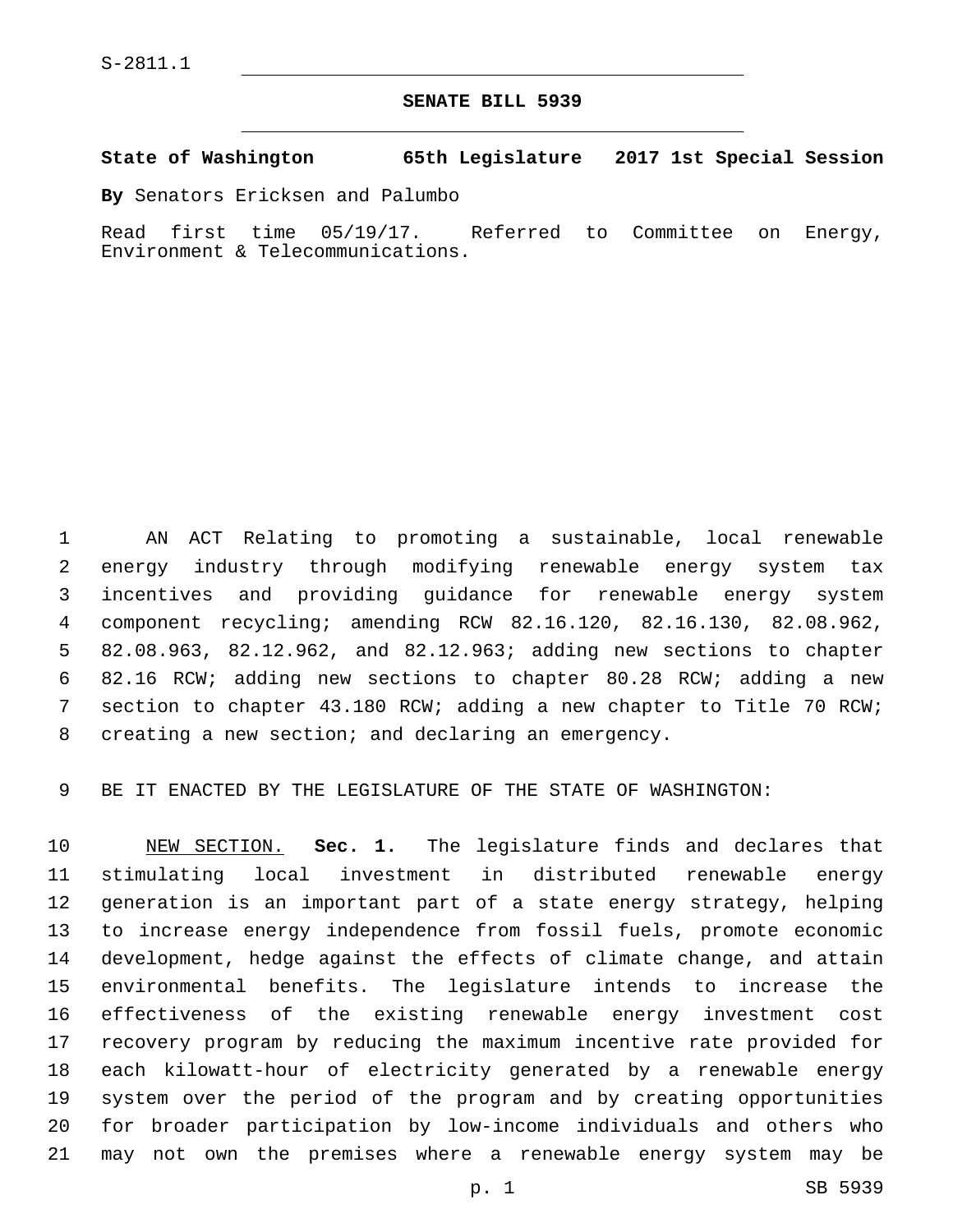installed. The legislature intends to provide an incentive sufficient to promote installation of systems through 2021, at which point the legislature expects that the state's renewable energy industry will be capable of sustained growth and vitality without the cost recovery 5 incentive.

 NEW SECTION. **Sec. 2.** A new section is added to chapter 82.16 7 RCW to read as follows:

 (1) This section is the tax preference performance statement for the tax preference and incentives created under RCW 82.16.130 and section 6 of this act. This performance statement is only intended to be used for subsequent evaluation of the tax preference and incentives. It is not intended to create a private right of action by any party or be used to determine eligibility for preferential tax 14 treatment.

 (2) The legislature categorizes the tax preference created under RCW 82.16.130 and incentive payments authorized in section 6 of this 17 act as intended to:

 (a) Induce participating utilities to make incentive payments to 19 utility customers who invest in renewable energy systems; and

 (b) By inducing utilities, nonprofit organizations, and utility customers to acquire and install renewable energy systems, retain jobs in the clean energy sector and create additional jobs.

(3) The legislature's public policy objectives are to:

(a) Increase energy independence from fossil fuels; and

 (b) Promote economic development through increasing and improving investment in, development of, and use of clean energy technology in 27 Washington; and

 (c) Increase the number of jobs in and enhance the sustainability of the clean energy technology industry in Washington.

 (4) It is the legislature's intent to provide the incentives in section 6 of this act and RCW 82.16.130 in order to ensure the sustainable job growth and vitality of the state's renewable energy sector. The purpose of the incentive is to reduce the costs associated with installing and operating solar energy systems by 35 persons or entities receiving the incentive.

 (5) As part of its 2021 tax preference reviews conducted under chapter 43.136 RCW, the joint legislative audit and review committee must review the tax preferences and incentives in section 6 of this act and RCW 82.16.130. The legislature intends for the legislative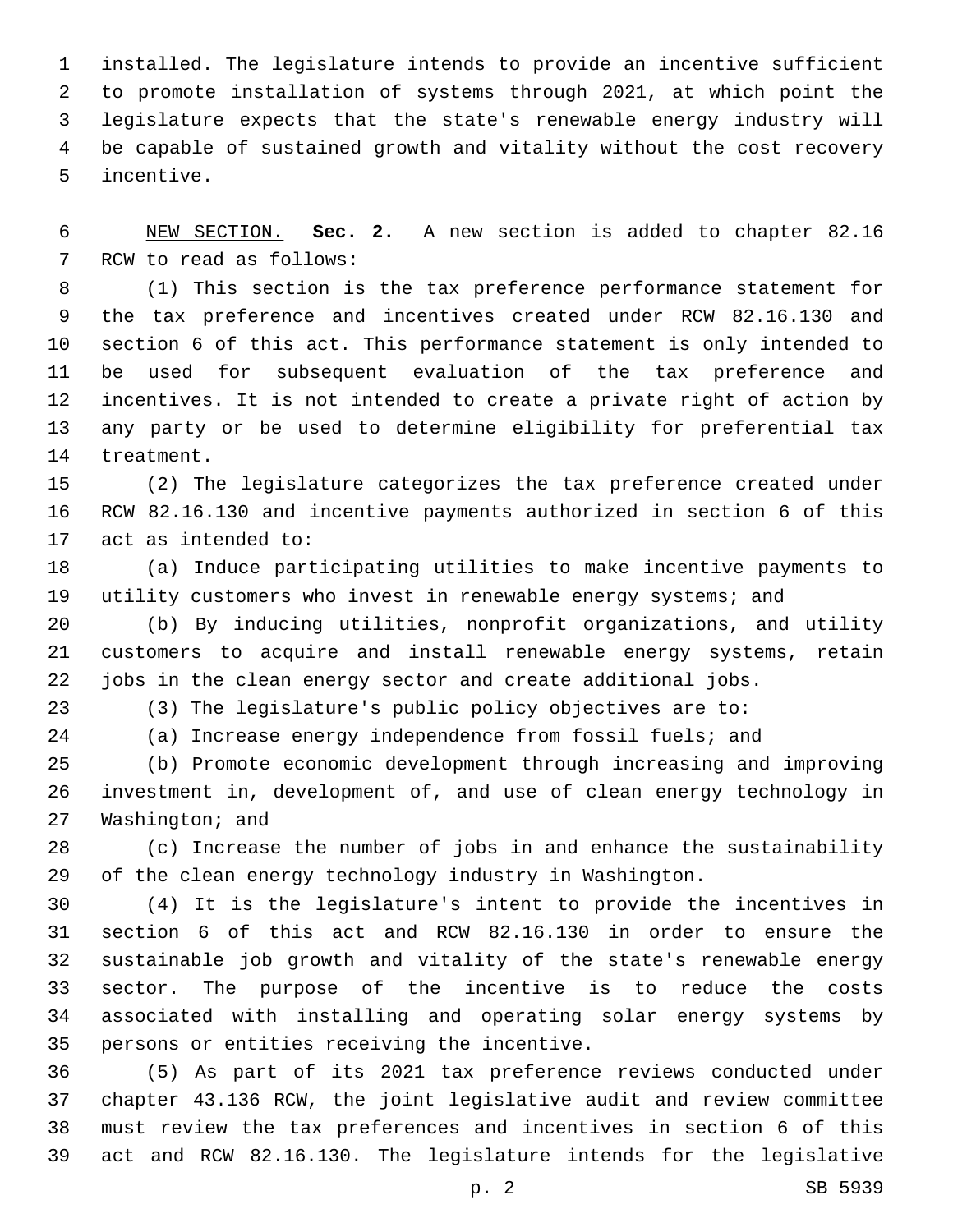auditor to determine that the incentive has achieved its desired 2 outcomes if the following objectives are achieved:

 (a) Installation of one hundred fifteen megawatts of solar photovoltaic capacity by participants in the incentive program between July 1, 2017, and June 30, 2021; and5

 (b) Growth of solar-related employment from 2015 levels, as 7 evidenced by:

 (i) An increased per capita rate of solar energy-related jobs in Washington, which may be determined by consulting a relevant trade 10 association in the state; or

 (ii) Achievement of an improved national ranking for solar energy-related employment and per capita solar energy-related employment, as reported in a nationally recognized report.

 (6) In order to obtain the data necessary to perform the review, the joint legislative audit and review committee may refer to data collected by the Washington State University extension energy program and may obtain employment data from the employment security 18 department.

 (7) The Washington State University extension energy program must collect, through the application process, data from persons claiming the tax credit under RCW 82.16.130 and persons receiving the incentive payments created in section 6 of this act, as necessary, and may collect data from other interested persons as necessary to 24 report on the performance of this act.

 (8) All recipients of tax credits or incentive payments awarded under this chapter must provide data necessary to evaluate the tax preference performance objectives in this section as requested by the Washington State University extension energy program or the joint legislative audit and review committee. Failure to comply may result in the loss of a tax credit award or incentive payment in the 31 following year.

 **Sec. 3.** RCW 82.16.120 and 2011 c 179 s 3 are each amended to 33 read as follows:

 (1)(a) Any individual, business, local governmental entity, not in the light and power business or in the gas distribution business, or a participant in a community solar project may apply to the light and power business serving the situs of the system, each fiscal year beginning on July 1, 2005, and ending June 30, 2017, for an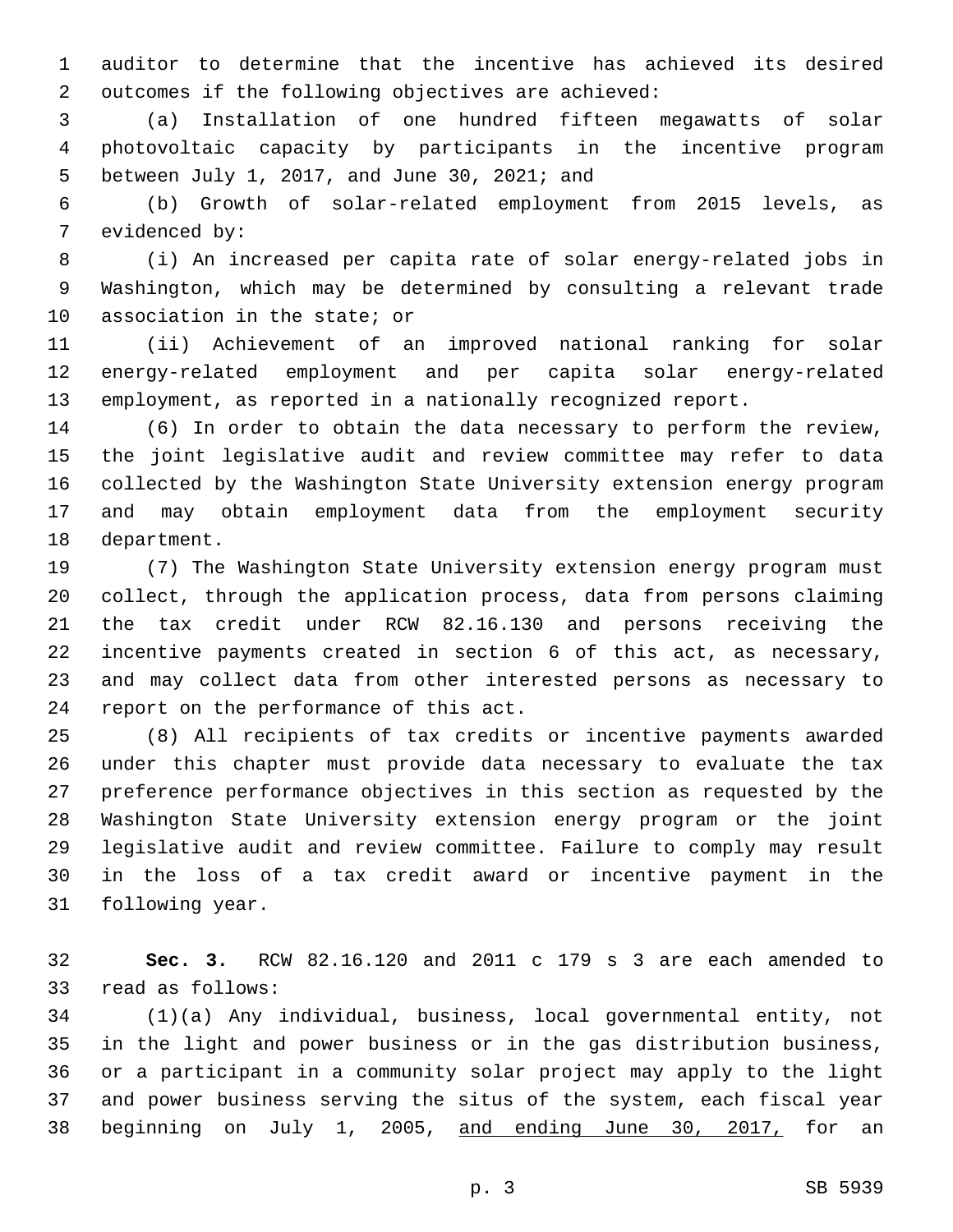investment cost recovery incentive for each kilowatt-hour from a customer-generated electricity renewable energy system.

 (b) In the case of a community solar project as defined in RCW 82.16.110(2)(a)(i), the administrator must apply for the investment cost recovery incentive on behalf of each of the other owners.

 (c) In the case of a community solar project as defined in RCW 82.16.110(2)(a)(iii), the company owning the community solar project must apply for the investment cost recovery incentive on behalf of 9 each member of the company.

 (2)(a) Before submitting for the first time the application for the incentive allowed under subsection (4) of this section, the applicant must submit to the department of revenue and to the climate and rural energy development center at the Washington State University, established under RCW 28B.30.642, a certification in a form and manner prescribed by the department that includes, but is 16 not limited to, the (( $f$ ollowing)) information( $(\div)$ ) described in (c) 17 of this subsection.

## 18 (b) No person may submit a certification to the department under (a) of this subsection after June 30, 2017.

20 (c) The certification must include:

 (i) The name and address of the applicant and location of the 22 renewable energy system.

 (A) If the applicant is an administrator of a community solar project as defined in RCW 82.16.110(2)(a)(i), the certification must also include the name and address of each of the owners of the 26 community solar project.

 (B) If the applicant is a company that owns a community solar project as defined in RCW 82.16.110(2)(a)(iii), the certification must also include the name and address of each member of the company;

30 (ii) The applicant's tax registration number;

 (iii) That the electricity produced by the applicant meets the definition of "customer-generated electricity" and that the renewable 33 energy system produces electricity with:

 (A) Any solar inverters and solar modules manufactured in 35 Washington state;

 (B) A wind generator powered by blades manufactured in Washington 37 state;

(C) A solar inverter manufactured in Washington state;

(D) A solar module manufactured in Washington state;

(E) A stirling converter manufactured in Washington state; or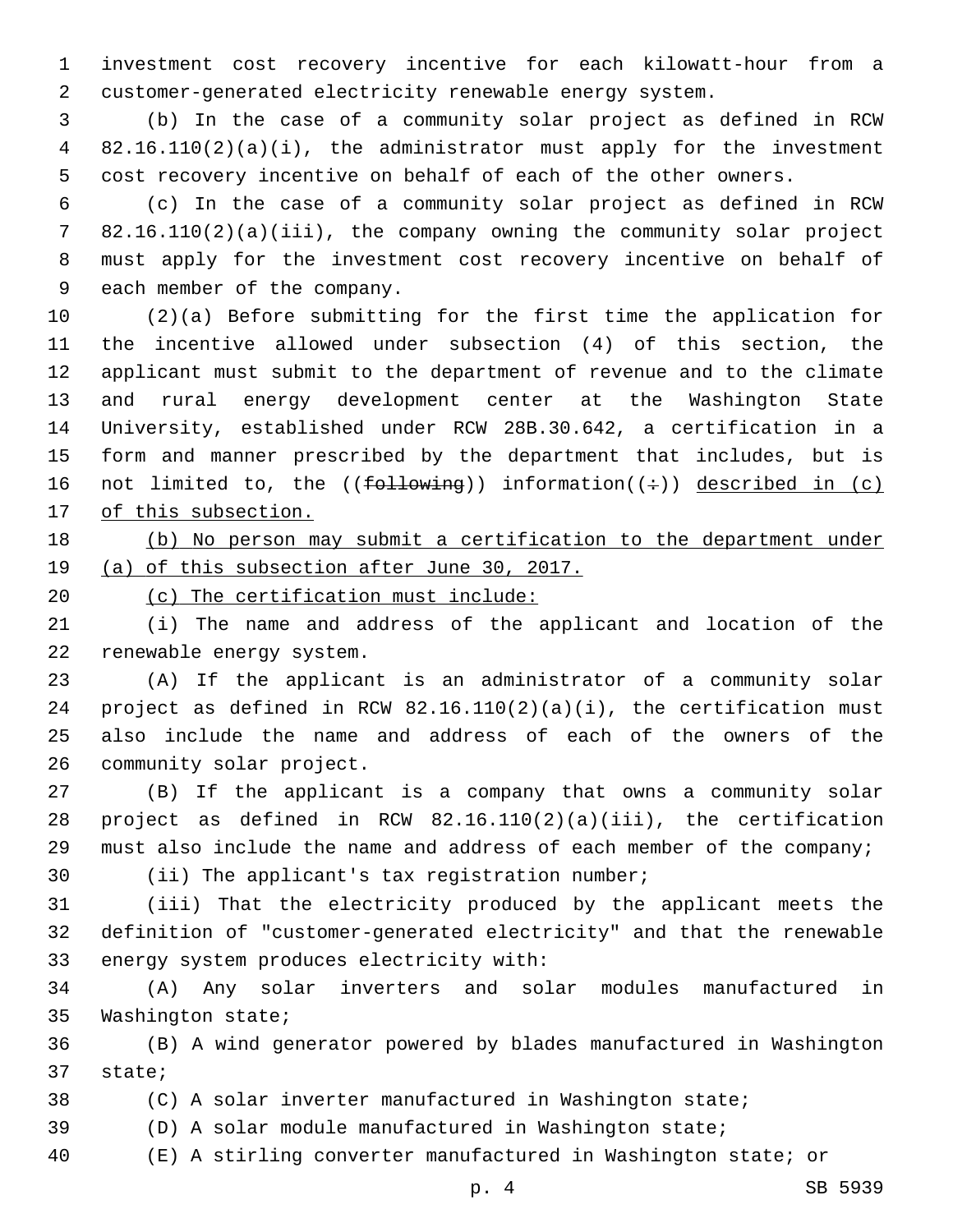(F) Solar or wind equipment manufactured outside of Washington 2 state;

 (iv) That the electricity can be transformed or transmitted for entry into or operation in parallel with electricity transmission and 5 distribution systems; and

 (v) The date that the renewable energy system received its final electrical ((permit)) inspection from the applicable local 8 jurisdiction.

9 (((b)) (d) Within thirty days of receipt of the certification the department of revenue must notify the applicant by mail, or electronically as provided in RCW 82.32.135, whether the renewable energy system qualifies for an incentive under this section. The department may consult with the climate and rural energy development center to determine eligibility for the incentive. System certifications and the information contained therein are not confidential tax information under RCW 82.32.330 and are subject to 17 disclosure ((under RCW 82.32.330(3)(1))).

 (3)(a) By August 1st of each year through August 1, 2017, the application for the incentive must be made to the light and power business serving the situs of the system by certification in a form and manner prescribed by the department that includes, but is not 22 limited to, the following information:

 (i) The name and address of the applicant and location of the 24 renewable energy system.

 (A) If the applicant is an administrator of a community solar project as defined in RCW 82.16.110(2)(a)(i), the application must also include the name and address of each of the owners of the 28 community solar project.

 (B) If the applicant is a company that owns a community solar project as defined in RCW 82.16.110(2)(a)(iii), the application must 31 also include the name and address of each member of the company;

32 (ii) The applicant's tax registration number;

 (iii) The date of the notification from the department of revenue stating that the renewable energy system is eligible for the 35 incentives under this section; and

 (iv) A statement of the amount of kilowatt-hours generated by the 37 renewable energy system in the prior fiscal year.

 (b) Within sixty days of receipt of the incentive certification the light and power business serving the situs of the system must notify the applicant in writing whether the incentive payment will be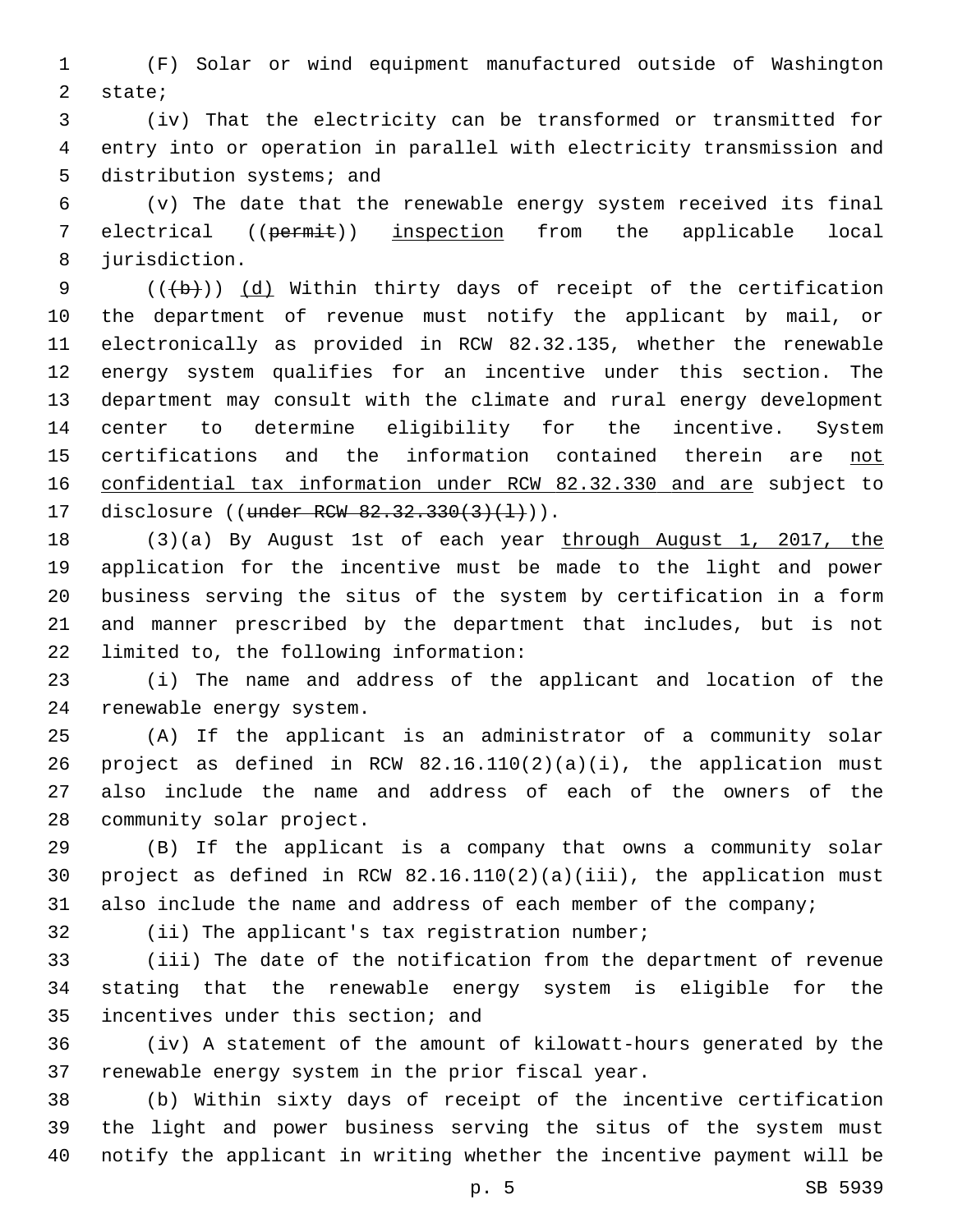authorized or denied. The business may consult with the climate and rural energy development center to determine eligibility for the incentive payment. Incentive certifications and the information contained therein are not confidential tax information under RCW 5 82.32.330 and are subject to disclosure ((under RCW  $82.32.330(3)(1)$ .

 (c)(i) Persons, administrators of community solar projects, and companies receiving incentive payments must keep and preserve, for a period of five years, suitable records as may be necessary to determine the amount of incentive applied for and received. Such records must be open for examination at any time upon notice by the light and power business that made the payment or by the department. If upon examination of any records or from other information obtained by the business or department it appears that an incentive has been paid in an amount that exceeds the correct amount of incentive payable, the business may assess against the person for the amount found to have been paid in excess of the correct amount of incentive payable and must add thereto interest on the amount. Interest is assessed in the manner that the department assesses interest upon 20 delinquent tax under RCW 82.32.050.

 (ii) If it appears that the amount of incentive paid is less than the correct amount of incentive payable the business may authorize 23 additional payment.

 (4) Except for community solar projects, the investment cost recovery incentive may be paid fifteen cents per economic development kilowatt-hour unless requests exceed the amount authorized for credit to the participating light and power business. For community solar projects, the investment cost recovery incentive may be paid thirty cents per economic development kilowatt-hour unless requests exceed the amount authorized for credit to the participating light and power business. For the purposes of this section, the rate paid for the investment cost recovery incentive may be multiplied by the following 33 factors:

 (a) For customer-generated electricity produced using solar modules manufactured in Washington state or a solar stirling converter manufactured in Washington state, two and four-tenths;

 (b) For customer-generated electricity produced using a solar or a wind generator equipped with an inverter manufactured in Washington 39 state, one and two-tenths;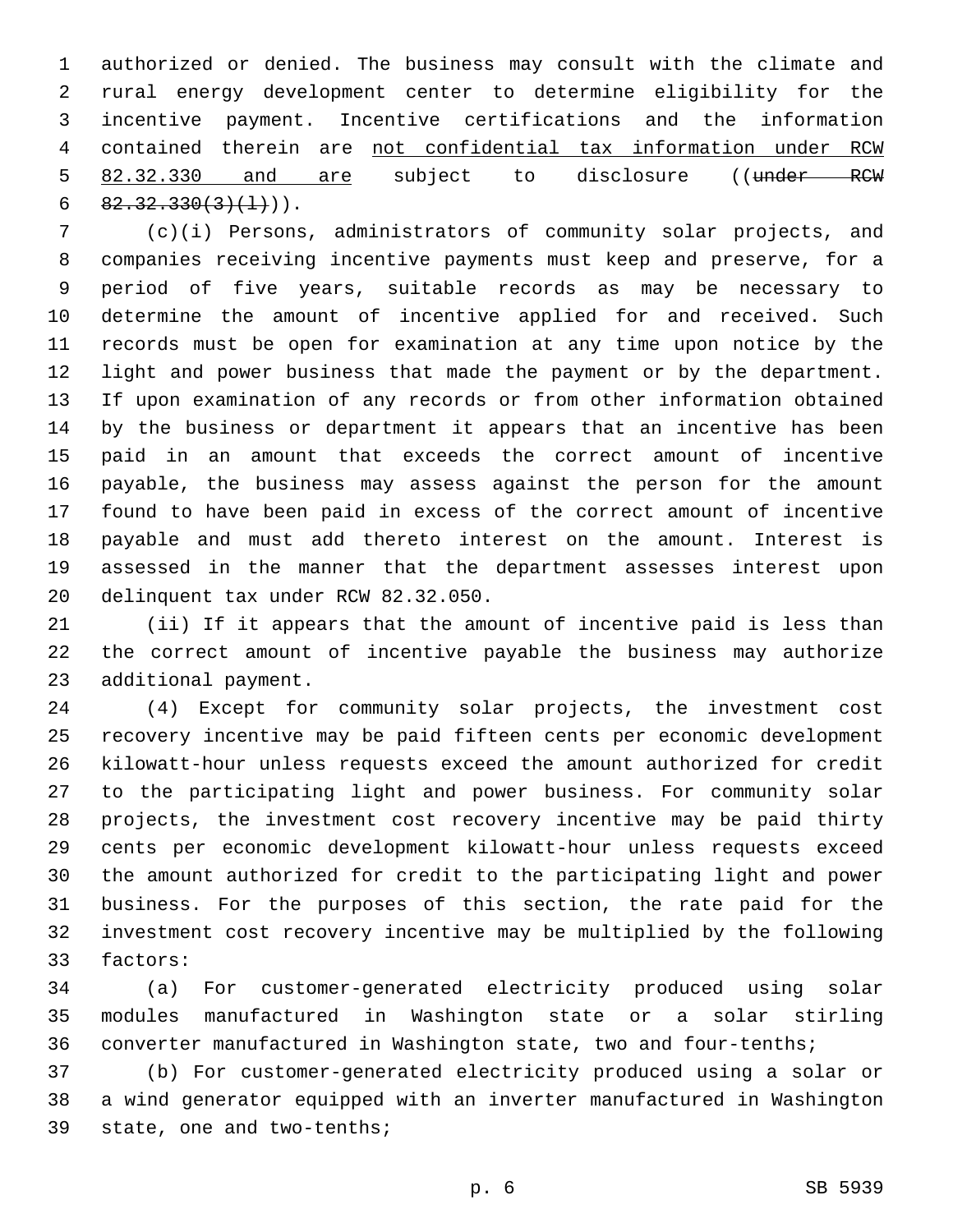(c) For customer-generated electricity produced using an anaerobic digester, or by other solar equipment or using a wind generator equipped with blades manufactured in Washington state, one; 4 and

 (d) For all other customer-generated electricity produced by wind, eight-tenths.6

 (5)(a) No individual, household, business, or local governmental entity is eligible for incentives provided under subsection (4) of this section for more than five thousand dollars per year.

 (b) Except as provided in (c) through (e) of this subsection (5), each applicant in a community solar project is eligible for up to 12 five thousand dollars per year.

 (c) Where the applicant is an administrator of a community solar project as defined in RCW 82.16.110(2)(a)(i), each owner is eligible for an incentive but only in proportion to the ownership share of the 16 project, up to five thousand dollars per year.

 (d) Where the applicant is a company owning a community solar project that has applied for an investment cost recovery incentive on behalf of its members, each member of the company is eligible for an incentive that would otherwise belong to the company but only in proportion to each ownership share of the company, up to five thousand dollars per year. The company itself is not eligible for 23 incentives under this section.

 (e) In the case of a utility-owned community solar project, each ratepayer that contributes to the project is eligible for an incentive in proportion to the contribution, up to five thousand 27 dollars per year.

28 (6) ((If requests for the investment cost recovery incentive exceed the amount of funds available for credit to the participating light and power business, the incentive payments must be reduced 31 proportionately.

 $(32 + (7))$  The climate and rural energy development center at Washington State University energy program may establish guidelines and standards for technologies that are identified as Washington manufactured and therefore most beneficial to the state's 36 environment.

 ( $(\frac{48}{})$ ) (7) The environmental attributes of the renewable energy system belong to the applicant, and do not transfer to the state or the light and power business upon receipt of the investment cost 40 recovery incentive.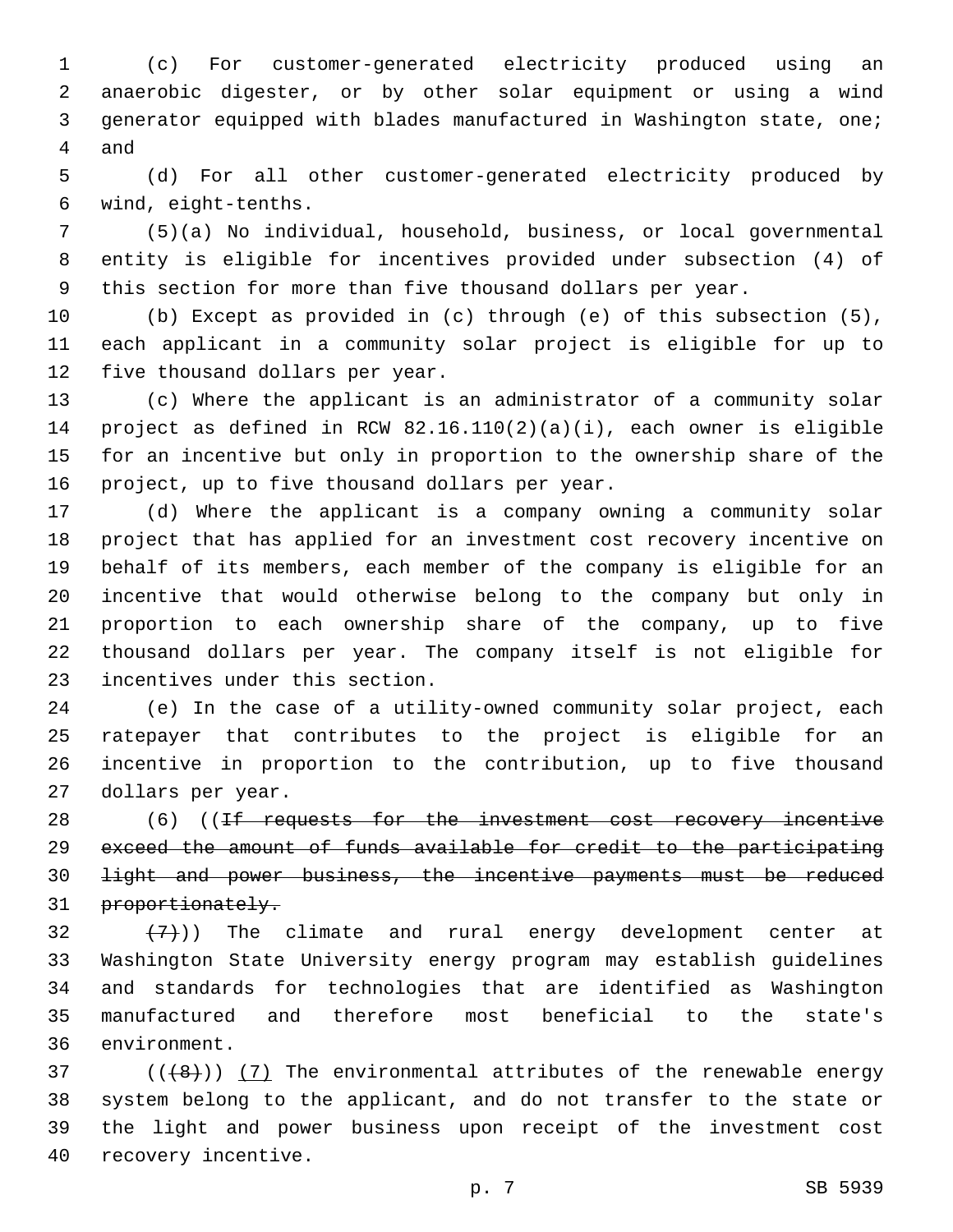$((+9))$   $(8)$  No incentive may be paid under this section for kilowatt-hours generated before July 1, 2005, or after June 30, ((2020)) 2017, except as provided in subsections (10) through (12) of 4 this section.

 (9) Beginning July 1, 2017, program management, technical review, and tracking responsibilities of the department under this section are transferred to the Washington State University extension energy 8 program. At the earliest date practicable and no later than June 30, 9 2017, the department must transfer all records necessary for the administration of the remaining incentive payments due under this section to the Washington State University extension energy program.

 (10) Participants in the renewable energy investment cost recovery program under this section shall continue to receive payments for electricity produced through June 30, 2020, at the same rates their utility paid to participants for electricity produced between July 1, 2015, and June 30, 2016.

17 (11) In order to continue to receive the incentive payment allowed under subsection (4) of this section, a person or community solar project administrator who has, by June 30, 2017, submitted a complete certification to the department under subsection (2) of this section must apply to the Washington State University extension energy program by April 30, 2018, for a certification authorizing the utility serving the situs of the renewable energy system to annually remit the incentive payment allowed under subsection (4) of this section for each kilowatt-hour generated by the renewable energy system through June 30, 2020.

 (12)(a) The Washington State University extension energy program must establish an application process and form by which to collect the system operation data described in section 6(7)(c) of this act from each person or community solar project administrator applying for a certification under subsection (11) of this section. The Washington State University extension energy program must notify any applicant that providing this data is a condition of certification and that any certification issued pursuant to this section is void as of June 30, 2018, if the applicant has failed to provide the data by that date.

 (b) Beginning July 1, 2018, the Washington State University extension energy program must, in a form and manner that is consistent with the roles and processes established under section 6 (19) and (20) of this act, calculate for the year and provide to the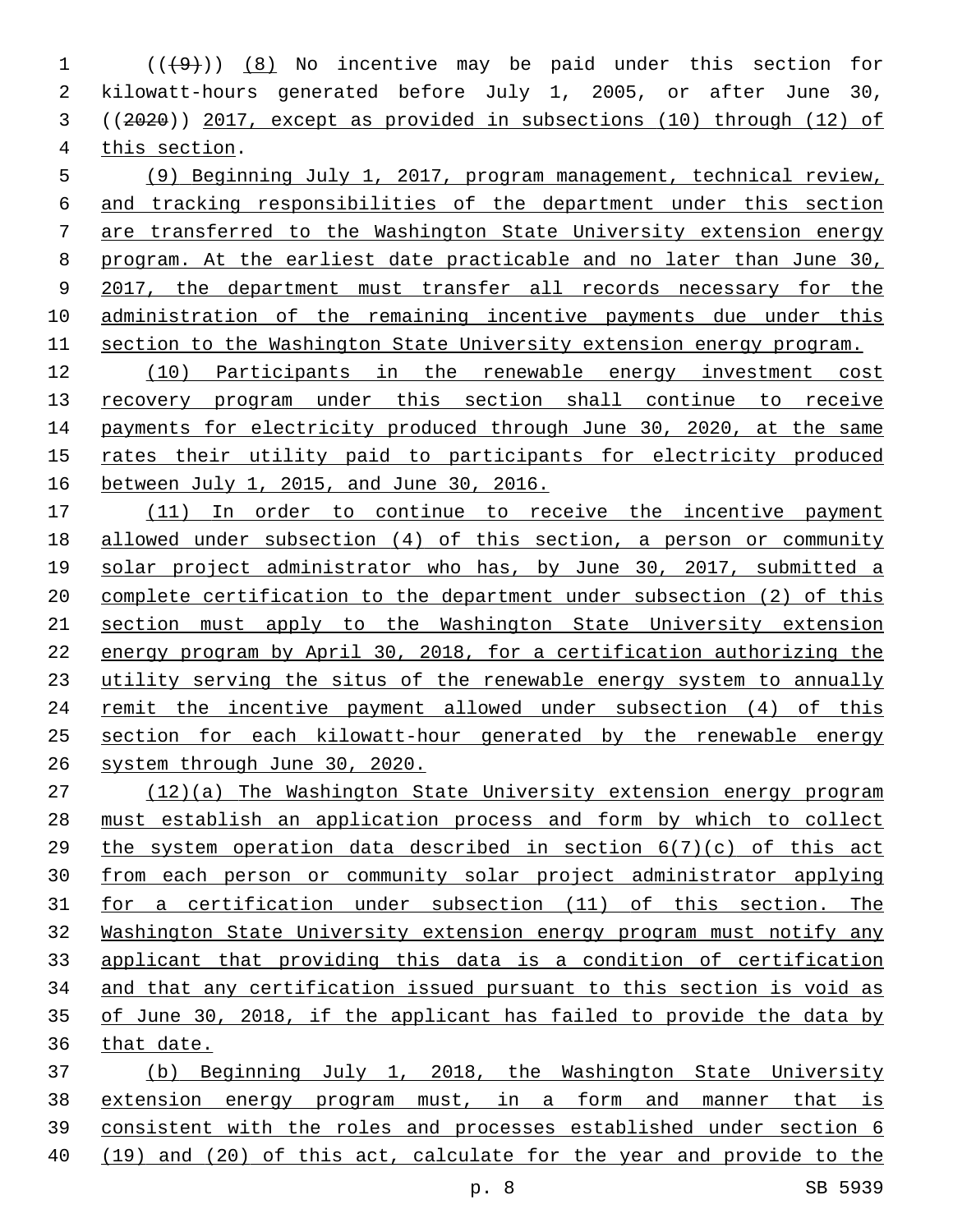1 utility the amount of the incentive payment due to each participant

2 under subsection (11) of this section.

3 **Sec. 4.** RCW 82.16.130 and 2010 c 202 s 3 are each amended to 4 read as follows:

5 (1) A light and power business ((shall be)) is allowed a credit 6 against taxes due under this chapter in an amount equal to 7 ((investment cost recovery)):

8 (a) Incentive payments made in any fiscal year under RCW 9 82.16.120 and section 6 of this act; and

10 (b) Any fees a utility is allowed to recover pursuant to section 11  $6(5)$  of this act.

 $(2)$  The credits (( $shall$ )) must be taken in a form and manner as required by the department. The credit under this section for the 14 fiscal year may not exceed ((one-half)) two percent of the businesses' taxable power sales generated in calendar year 2014 and 16 due under RCW 82.16.020(1)(b) or ((one)) two hundred fifty thousand 17 dollars, whichever is greater. ((<del>Incentive payments to participants</del> in a utility-owned community solar project as defined in RCW 82.16.110(2)(a)(ii) may only account for up to twenty-five percent of the total allowable credit. Incentive payments to participants in a company-owned community solar project as defined in RCW  $82.16.110(2)(a)(iii)$  may only account for up to five percent of the 23 total allowable credit.))

 (3) The credit may not exceed the tax that would otherwise be due 25 under this chapter. Refunds ( $(\text{shall})$ ) may not be granted in the place of credits. Expenditures not used to earn a credit in one fiscal year may not be used to earn a credit in subsequent years.

 $((+2+))$  (4) For any business that has claimed credit for amounts that exceed the correct amount of the incentive payable under RCW 82.16.120, the amount of tax against which credit was claimed for the 31 excess payments ((shall be)) is immediately due and payable. The department may deduct amounts due from future credits claimed by the business.

34 (a) Except as provided in (b) of this subsection, the department 35 ((shall)) must assess interest but not penalties on the taxes against 36 which the credit was claimed. Interest ((shall)) must be assessed at 37 the rate provided for delinquent excise taxes under chapter 82.32 38 RCW, retroactively to the date the credit was claimed, and ((shall))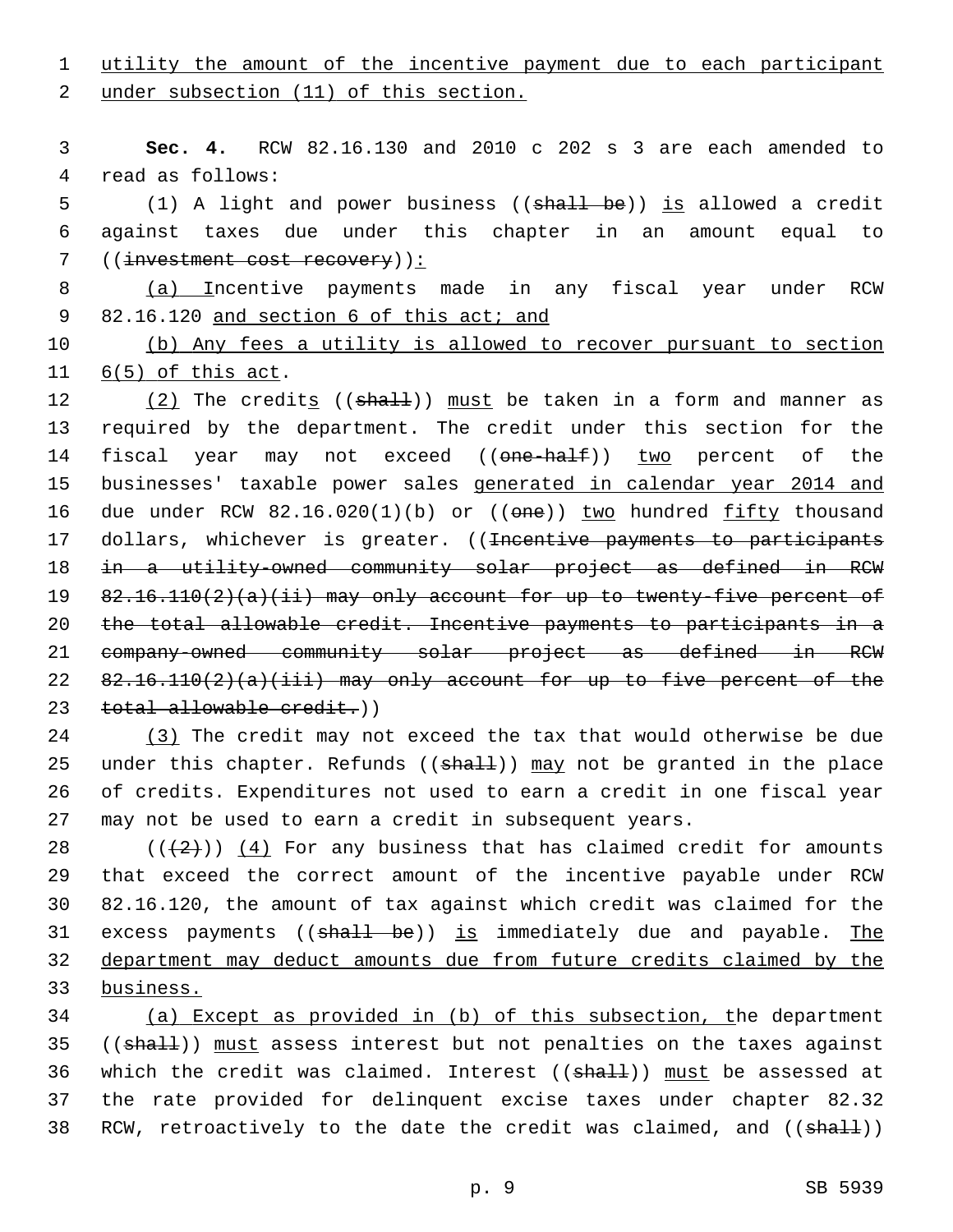accrues until the taxes against which the credit was claimed are 2 repaid.

 ( $(\overline{+3})$ ) (b) A business is not liable for excess payments made in reliance on amounts reported by the Washington State University extension energy program as due and payable as provided under section 6(20) of this act, if such amounts are later found to be abnormal or inaccurate due to no fault of the business.

 (5) The amount of credit taken under this section is not confidential taxpayer information under RCW 82.32.330 and is subject 10 to disclosure.

11 (6) The right to earn tax credits ((under this section)) for incentive payments made under RCW 82.16.120 expires June 30, 2020. Credits may not be claimed after June 30, 2021.

 (7) The right to earn tax credits for incentive payments made 15 under section 6 of this act expires June 30, ((2020)) 2028. Credits 16 may not be claimed after June 30,  $((2021))$  2029.

 NEW SECTION. **Sec. 5.** A new section is added to chapter 82.16 18 RCW to read as follows:

 The definitions in this section apply throughout this section and sections 6 through 8 of this act unless the context clearly requires 21 otherwise.

 (1) "Administrator" means the utility, nonprofit, or other local housing authority that organizes and administers a community solar project as provided in sections 6 and 7 of this act.

 (2) "Certification" means the authorization issued by the Washington State University extension energy program establishing a person's eligibility to receive annual incentive payments from the 28 person's utility for the program term.

 (3) "Commercial-scale system" means a renewable energy system or systems other than a community solar project with a combined nameplate capacity greater than twelve kilowatts that meets the applicable system eligibility requirements established in section 6 33 of this act.

 (4) "Community solar project" means a solar energy system that has a direct current nameplate generating capacity that is no larger than one thousand kilowatts and meets the applicable eligibility requirements established in sections 6 and 7 of this act.

 (5) "Consumer-owned utility" has the same meaning as in RCW 19.280.020.39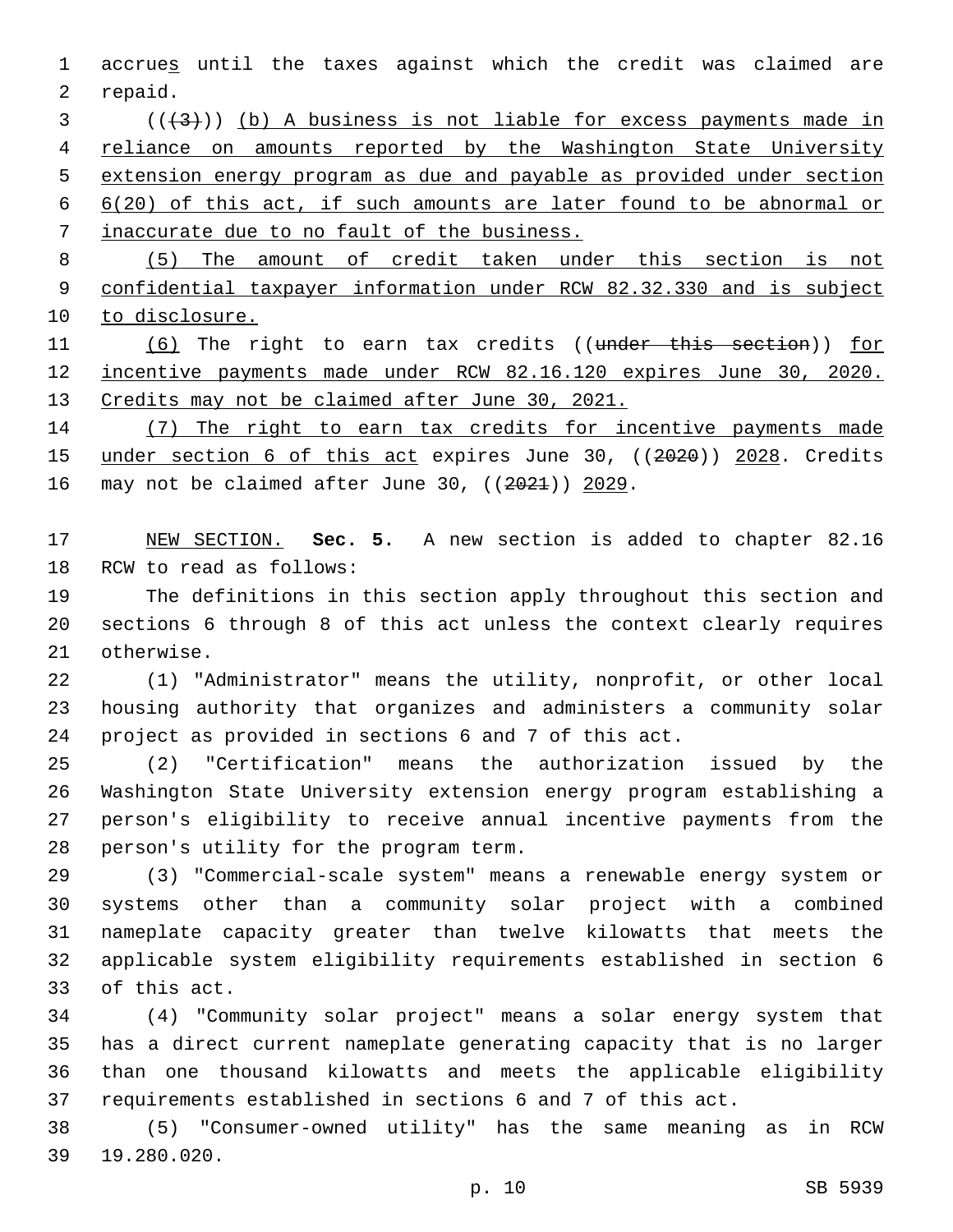(6) "Customer-owner" means the owner of a residential-scale or commercial-scale renewable energy system, where such owner is not a utility and such owner is a customer of the utility and either owns the premises where the renewable energy system is installed or 5 occupies the premises.

 (7) "Electric utility" or "utility" means a consumer-owned utility or investor-owned utility as those terms are defined in RCW 19.280.020.8

 (8) "Governing body" has the same meaning as provided in RCW 10 19.280.020.

 (9) "Person" means any individual, firm, partnership, corporation, company, association, agency, or any other legal entity.

 (10) "Program term" means: (a) For community solar projects, eight years or until cumulative incentive payments for electricity produced by the project reach one hundred percent of the total system price, including applicable sales tax, whichever occurs first; and (b) for other renewable energy systems, eight years or until cumulative incentive payments for electricity produced by a system reach fifty percent of the total system price, including applicable 20 sales tax, whichever occurs first.

 (11) "Renewable energy system" means a solar energy system, including a community solar project, an anaerobic digester as defined in RCW 82.08.900, or a wind generator used for producing electricity.

 (12) "Residential-scale system" means a renewable energy system or systems located at a single situs with combined nameplate capacity of twelve kilowatts or less that meets the applicable system eligibility requirements established in section 6 of this act.

 (13) "Shared commercial solar project" means a solar energy system with a combined nameplate capacity of greater than one megawatt and not more than five megawatts and meets the applicable eligibility requirements established in sections 6 and 8 of this act.

 NEW SECTION. **Sec. 6.** A new section is added to chapter 82.16 33 RCW to read as follows:

 (1) Beginning July 1, 2017, the following persons may submit a one-time application to the Washington State University extension energy program to receive a certification authorizing the utility serving the situs of a renewable energy system in the state of Washington to remit an annual production incentive for each kilowatt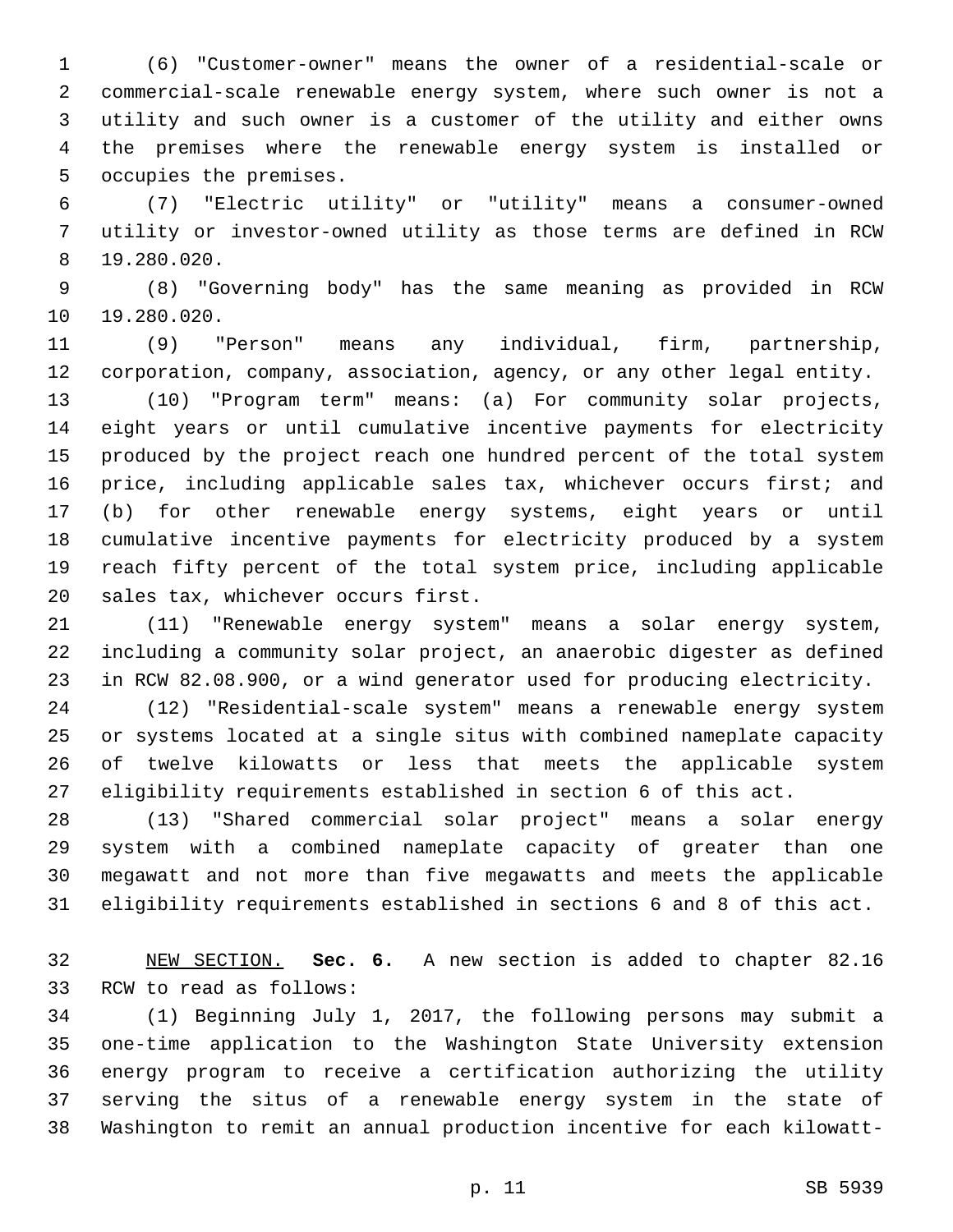hour of alternating current electricity generated by the renewable 2 energy system:

 (a) The utility's customer who is the customer-owner of a residential-scale or commercial-scale renewable energy system;

 (b) An administrator of a community solar project meeting the eligibility requirements outlined in section 7 of this act and applies for certification on behalf of each of the project 8 participants; or

 (c) A utility or a business under contract with a utility that administers a shared commercial solar project that meets the eligibility requirements in section 8 of this act and applies for certification on behalf of each of the project participants.

 (2) No person, business, or household is eligible to receive incentive payments provided under subsection (1) of this section of more than five thousand dollars per year for residential systems or community solar projects, twenty-five thousand dollars per year for commercial-scale systems, or fifty thousand dollars per year for 18 shared commercial solar projects.

 (3)(a) No new certification may be issued under this section to an applicant who submits a request for or receives an annual incentive payment for a renewable energy system that was certified under RCW 82.16.120, or for a renewable energy system served by a utility that has elected not to participate in the incentive program, 24 as provided in subsection (4) of this section.

 (b) The Washington State University extension energy program may issue a new certification for an additional system installed at a situs with a previously certified system so long as the new system meets the requirements of this section and its production can be measured separately from the previously certified system.

 (c) The Washington State University extension energy program may issue a recertification for a residential-scale or commercial-scale system if a customer makes investments resulting in an expansion of the system's nameplate capacity. Such recertification expires on the same day as the original certification for the residential-scale or commercial-scale system and applies to the entire system the incentive rates and program rules in effect as of the date of the 37 recertification.

 (4) A utility's participation in the incentive program provided 39 in this section is voluntary.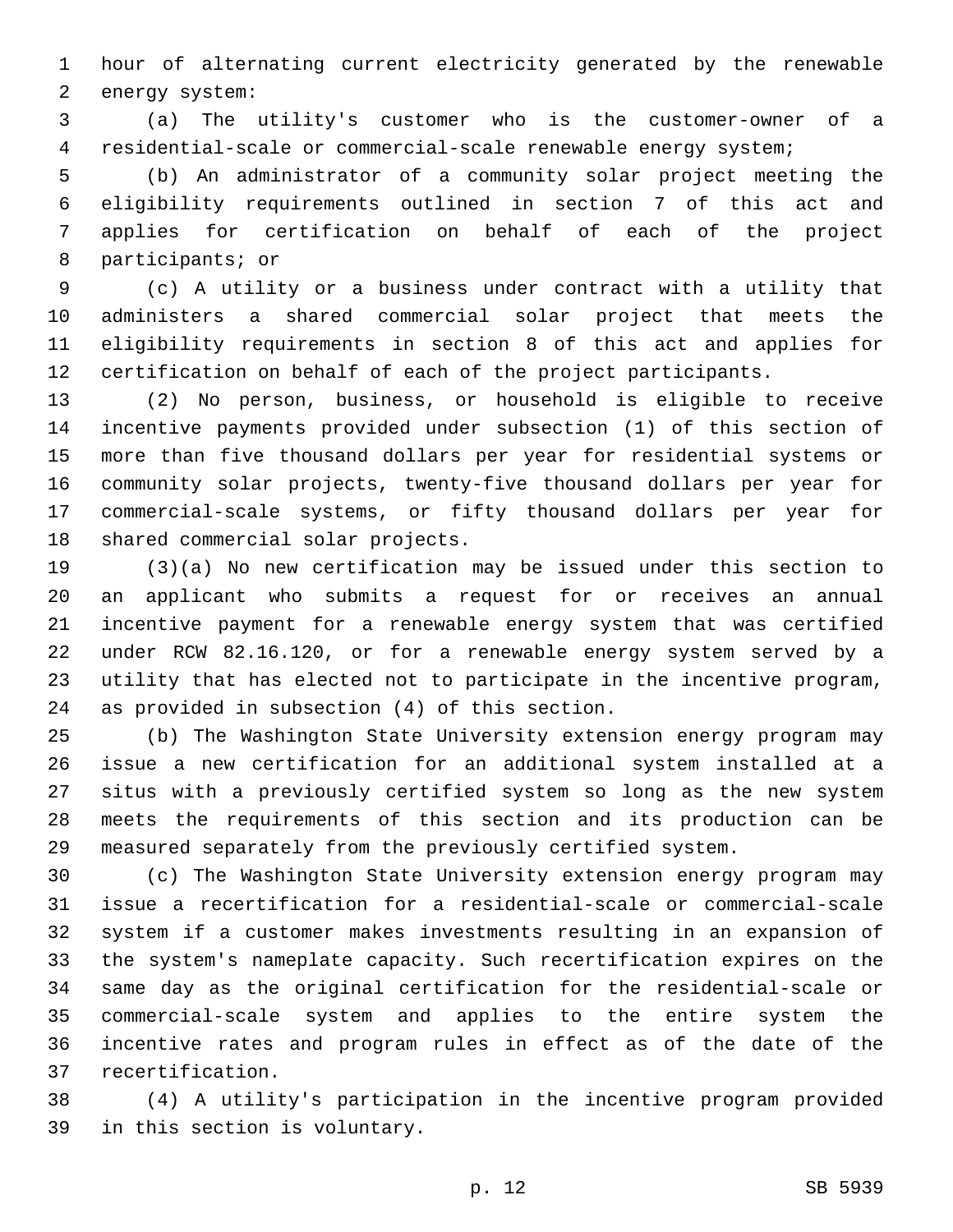(a) A utility electing to participate in the incentive program must notify the Washington State University extension energy program 3 of such election in writing.

 (b) The utility may terminate its voluntary participation in the production incentive program by providing notice in writing to the Washington State University extension energy program to cease issuing new certifications for renewable energy systems that would be served 8 by that utility.

 (c) Such notice of termination of participation is effective after fifteen days, at which point the Washington State University extension energy program may not accept new applications for certification of renewable energy systems that would be served by 13 that utility.

 (d) Upon receiving a utility's notice of termination of participation in the incentive program, the Washington State University extension energy program must report on its web site that customers of that utility are no longer eligible to receive new 18 certifications under the program.

 (e) A utility's termination of participation does not affect the utility's obligation to continue to make annual incentive payments for electricity generated by systems that were certified prior to the effective date of the notice. The Washington State University extension energy program must continue to process and issue certifications for renewable energy systems that were received by the Washington State University extension energy program before the 26 effective date of the notice of termination.

 (f) A utility that has terminated participation in the program may resume participation upon filing notice with the Washington State 29 University extension energy program.

 (5)(a) The Washington State University extension energy program may certify a renewable energy system that is connected to equipment capable of measuring the electricity production of the system and interconnecting with the utility's system in a manner that allows the utility, or the customer at the utility's option, to measure and report to the Washington State University extension energy program the total amount of electricity produced by the renewable energy system.37

 (b) The Washington State University extension energy program must establish a reporting and fee-for-service system to accept electricity production data from the utility or the customer that is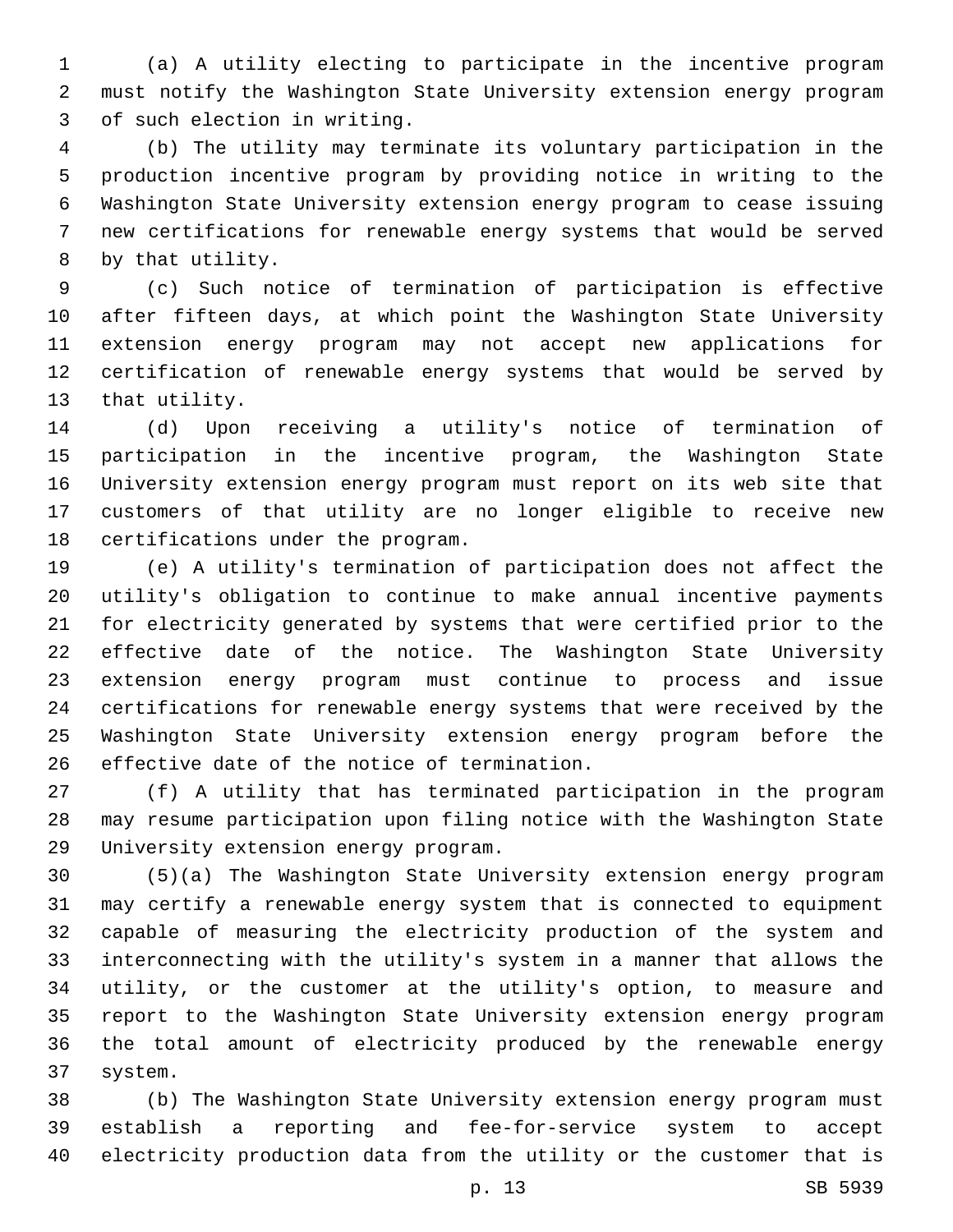not reported electronically and with the reporting entity selected at the utility's option as described in subsection (19) of this section. The fee-for-service agreement must allow for electronic reporting or reporting by mail, may be specific to individual utilities, and must recover only the program's costs of obtaining the electricity production data and incorporating it into an electronic format. A statement of the amount due for the fee-for-service must be provided to the utility by the Washington State University extension energy program with the report provided to the utility pursuant to subsection (20)(a) of this section. The utility may determine how to assess and remit the fee, and the utility may be allowed a credit for fees paid under this subsection (5) against taxes due, as provided in 13 RCW 82.16.130(1).

 (6) The Washington State University extension energy program may issue a certification authorizing annual incentive payments up to the 16 following annual dollar limits:

 (a) For community solar projects, five thousand dollars per 18 project participant;

(b) For residential-scale systems, five thousand dollars;

 (c) For commercial-scale systems, twenty-five thousand dollars; and

 (d) For shared commercial solar projects, up to fifty thousand dollars a year per participant, as determined by the terms of subsection (15) of this section, except that the average payment for all participants in a shared commercial solar project may not exceed 26 thirty-five thousand dollars per participant.

 (7) To obtain certification under this section, a person must submit to the Washington State University extension energy program an 29 application, including:

 (a) An affidavit that the applicant has not previously received a notice of eligibility from the department under RCW 82.16.120 entitling the applicant to receive annual incentive payments for electricity generated by the renewable energy system at the same 34 meter location;

 (b) An affidavit of the total price, including applicable sales tax, paid by the applicant for the renewable energy system;

 (c) System operation data including global positioning system coordinates, tilt, estimated shading, and azimuth;

 (d) Any other information the Washington State University extension energy program deems necessary in determining eligibility

p. 14 SB 5939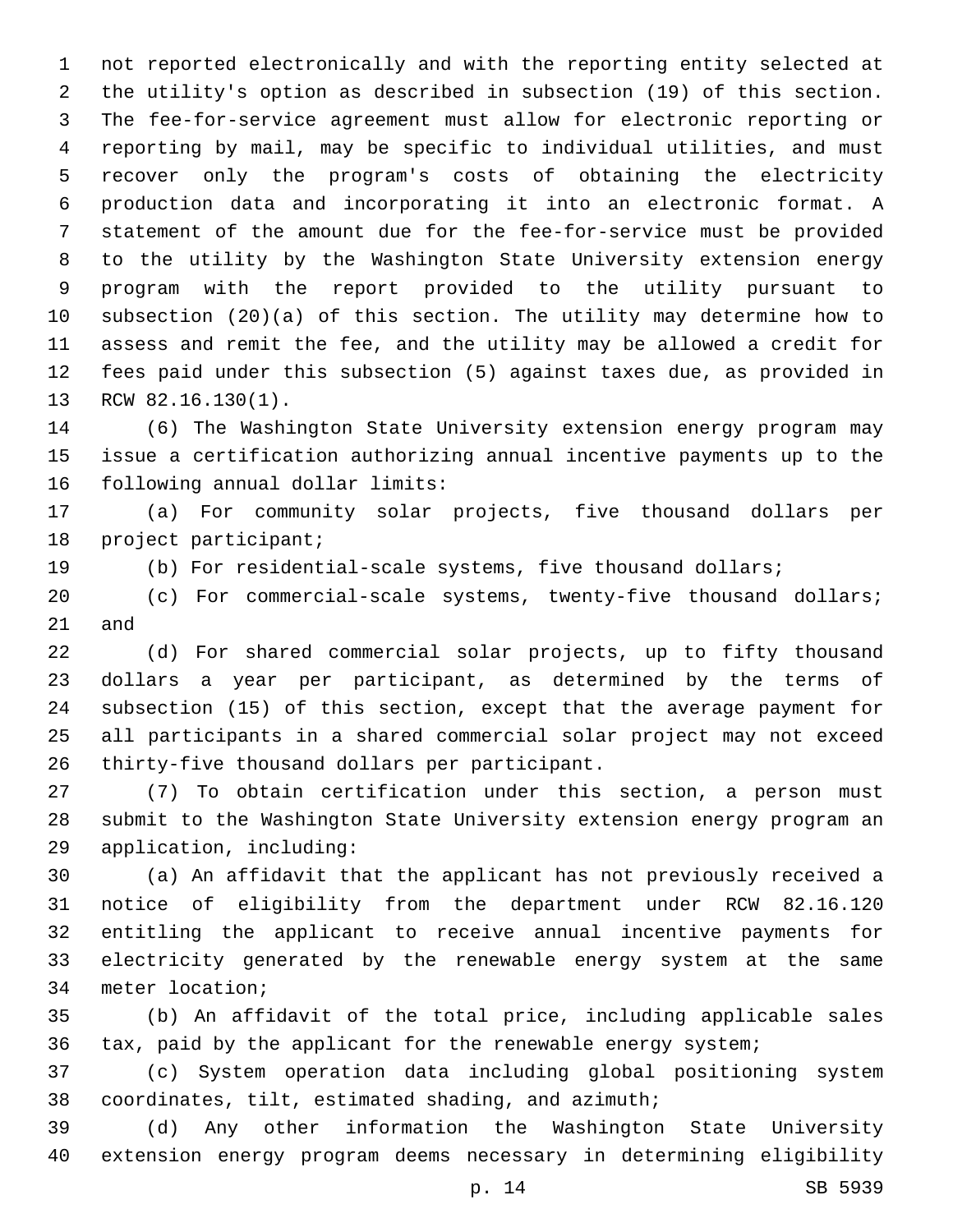and incentive levels, administering the program, tracking progress toward achieving the limits on program participation established in RCW 82.16.130, or facilitating the review of the performance of the tax preferences by the joint legislative audit and review committee, 5 as described in section 2 of this act; and

 (e)(i) Except as provided in (e)(ii) of this subsection (7), the date that the renewable energy system received its final electrical inspection from the applicable local jurisdiction, as well as a copy of the permit or, if the permit is available online, the permit 10 number.

 (ii) The Washington State University extension energy program may waive the requirement in (e)(i) of this subsection (7), accepting an application and granting provisional certification prior to proof of final electrical inspection. Provisional certification expires one hundred eighty days after issuance, unless the applicant submits proof of the final electrical inspection from the applicable local jurisdiction or the Washington State University extension energy program extends the certification, for a term or terms of thirty 19 days, due to extenuating circumstances.

 (8) No incentive payments may be authorized or accrued until the final electrical inspection and executed interconnection agreement are submitted to the Washington State University extension energy 23 program.

 (9) Within thirty days of receipt of the application for certification, the Washington State University extension energy program must notify the applicant and, except when a utility is the applicant, the utility serving the situs of the renewable energy system, by mail or electronically, whether certification has been granted. The certification notice must state the rate to be paid per kilowatt-hour of electricity generated by the renewable energy system, as provided in subsection (12) of this section, subject to any applicable cap on total annual payment provided in subsection (6) 33 of this section.

 (10) Certification is valid for the program term and entitles the applicant or, in the case of a community solar project or shared commercial solar project, the participant, to receive incentive payments for electricity generated from the date the renewable energy system commences operation, or the date the system is certified, whichever date is later. For purposes of this subsection, the Washington State University extension energy program must define when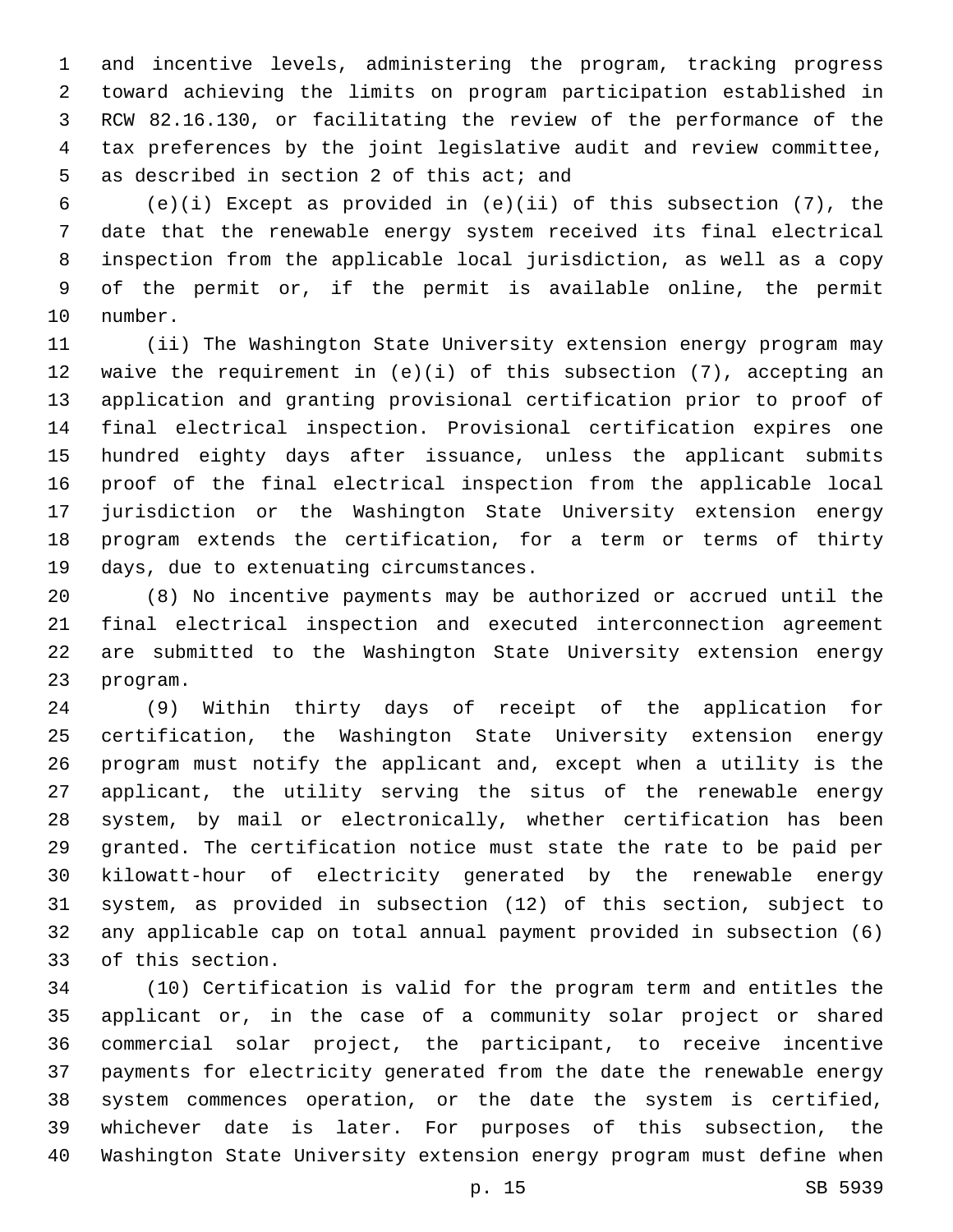a renewable energy system commences operation and provide notice of such date to the recipient and the utility serving the situs of the system. Certification may not be retroactively changed except to correct later discovered errors that were made during the original 5 application or certification process.

6 (11)(a) System certification follows the system if the following 7 conditions are met using procedures established by the Washington 8 State University extension energy program:

9 (i) The renewable energy system is transferred to a new owner who 10 notifies the Washington State University extension energy program of 11 the transfer; and

12 (ii) The new owner provides an executed interconnection agreement 13 with the utility serving the premises.

 (b) In the event that a community solar project participant terminates their participation in a community solar project, the system certification follows the system and participation may be transferred to a new participant. The administrator of a community solar project must provide notice to the Washington State University extension energy program of any changes or transfers in project 20 participation.

 (12) The Washington State University extension energy program must determine the total incentive rate for a new renewable energy system certification by adding to the base rate any applicable made- in-Washington bonus rate. A made-in-Washington bonus rate is provided for a renewable energy system or a community solar project with solar modules made in Washington or with a wind turbine or tower that is made in Washington. Both the base rates and bonus rate vary, depending on the fiscal year in which the system is certified and the type of renewable energy system being certified, as provided in the 30 following table:

| 31 | Fiscal year   | Base rate -       | Base rate -      | Base rate -     | Base rate - shared | Made in    |
|----|---------------|-------------------|------------------|-----------------|--------------------|------------|
| 32 | of system     | residential-scale | commercial-scale | community solar | commercial solar   | Washington |
| 33 | certification |                   |                  |                 |                    | bonus      |
| 34 | 2018          | \$0.16            | \$0.06           | \$0.16          | \$0.06             | \$0.05     |
| 35 | 2019          | \$0.14            | \$0.04           | \$0.14          | \$0.04             | \$0.04     |
| 36 | 2020          | \$0.12            | \$0.02           | \$0.12          | \$0.02             | \$0.03     |
| 37 | 2021          | \$0.10            | \$0.02           | \$0.10          | \$0.02             | \$0.02     |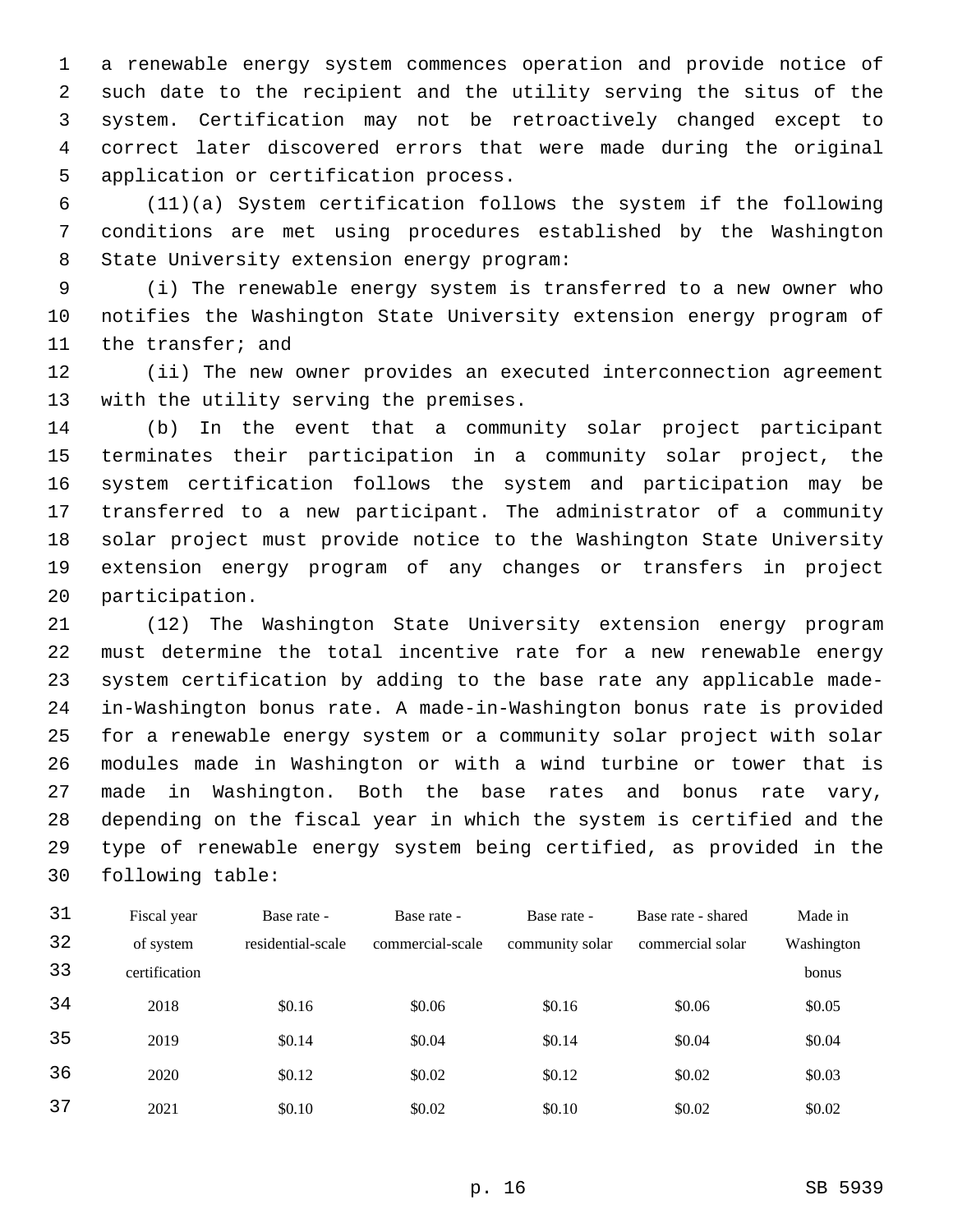(13) The Washington State University extension energy program must cease to issue new certifications:2

 (a) For community solar projects and shared commercial solar projects in any fiscal year for which the Washington State University extension energy program estimates that fifty percent of the remaining funds for credit available to a utility for renewable energy systems certified under this section as of July 1, 2017, have been allocated to community solar projects and shared commercial 9 solar projects combined;

 (b) For commercial-scale systems in any fiscal year for which the Washington State University extension energy program estimates that twenty-five percent of the remaining funds for credit available to a utility for renewable energy systems certified under this section as 14 of July 1, 2017, have been allocated to commercial-scale systems; and

 (c) For any renewable energy system served by a utility, if certification is likely to result in incentive payments by that utility, including payments made under RCW 82.16.120, exceeding the utility's available funds for credit under RCW 82.16.130.

 (14) If the Washington State University extension energy program ceases issuing new certifications during a fiscal year or biennium as provided in subsection (13) of this section, in the following fiscal year or biennium, or when additional funds are available for credit such that the thresholds described in subsection (13) of this section are no longer exceeded, the Washington State University extension energy program must resume issuing new certifications using a method of awarding certifications that results in equitable and orderly 27 allocation of benefits to applicants.

 (15) A customer who is a participant in a shared commercial solar project may not receive incentive payments associated with the project greater than the difference between the levelized cost of energy output of the system over its production life and the retail rate for the rate class to which the customer belongs. The levelized cost of the output of the energy must be determined by the utility that administers the shared commercial solar project and must be disclosed, along with an explanation of the limitations on incentive payments contained in this subsection (15), in the contractual agreement with the shared commercial solar project participants.

 (16) In order to begin to receive annual incentive payments, a person who has been issued a certification for the incentive as provided in subsection (9) of this section must obtain an executed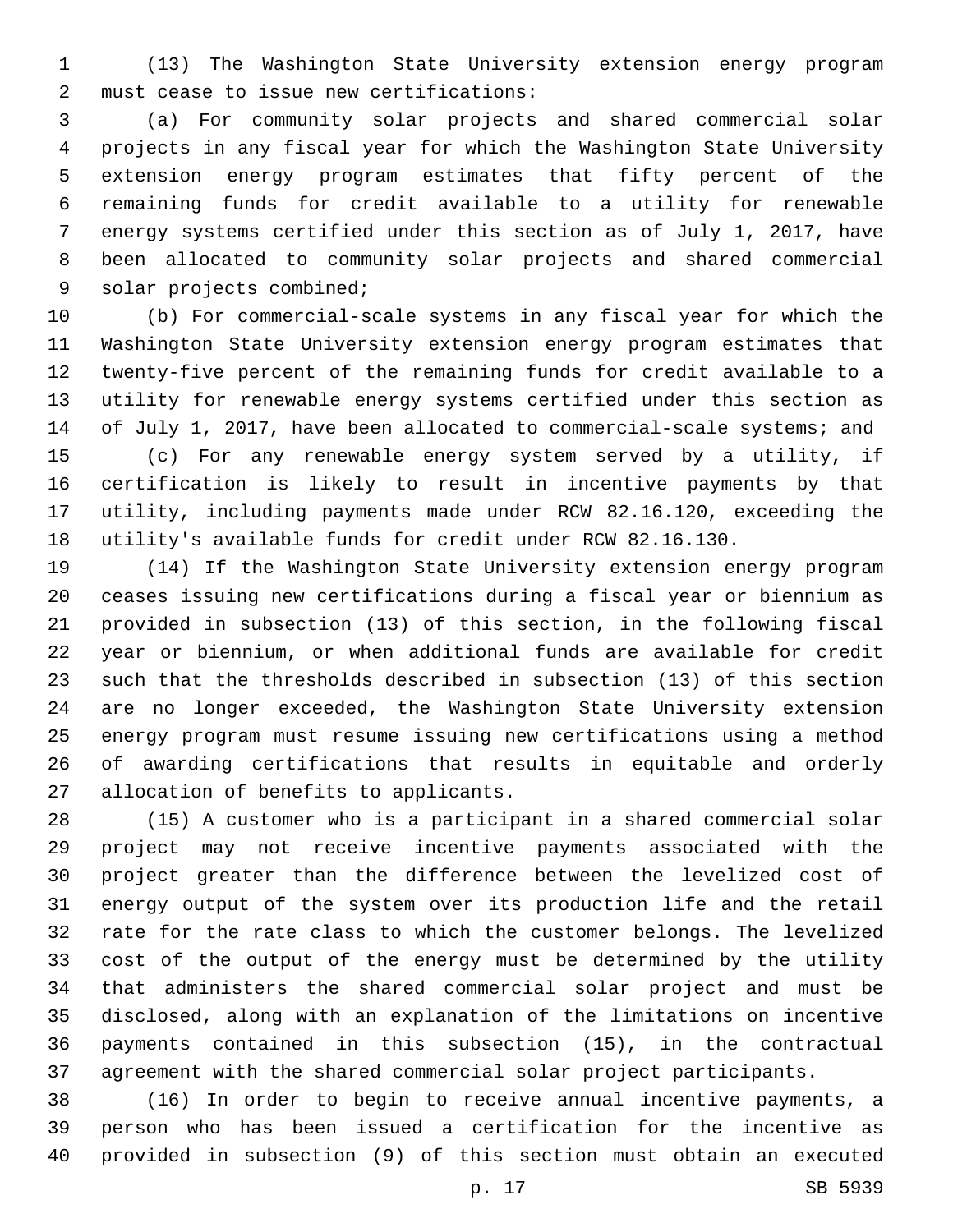interconnection agreement with the utility serving the situs of the 2 renewable energy system.

 (17) The Washington State University extension energy program must establish a list of equipment that is eligible for the bonus rates described in subsection (12) of this section. The Washington State University extension energy program must, in consultation with the department of commerce, develop technical specifications and guidelines to ensure consistent and predictable determination of eligibility. A solar module is made in Washington for purposes of receiving the bonus rate only if the lamination of the module takes place in Washington. A wind turbine is made in Washington only if it is powered by a turbine or built with a tower manufactured in 13 Washington.

 (18) The manufacturer of a renewable energy system component subject to a bonus rate under subsection (12) of this section may apply to the Washington State University extension energy program to receive a determination of eligibility for such bonus rates. The Washington State University extension energy program must publish a list of components that have been certified as eligible for such bonus rates. The Washington State University extension energy program may assess an equipment certification fee to recover its costs. The Washington State University extension energy program must deposit all revenue generated by this fee into the state general fund.

 (19) Annually, the utility must report electronically to the Washington State University extension energy program the amount of gross kilowatt-hours generated by each renewable energy system since the prior annual report. For the purposes of this section, to report electronically means to submit statistical or factual information in alphanumeric form through a web site established by the Washington State University extension energy program or in a list, table, spreadsheet, or other nonnarrative format that can be digitally transmitted or processed. The utility may instead opt to report by mail or require program participants to report individually, but if the utility exercises one or more of these options it must negotiate with the Washington State University extension energy program the fee-for-service arrangement described in subsection (5)(b) of this 37 section.

 (20)(a) The Washington State University extension energy program must calculate for the year and provide to the utility the amount of the incentive payment due to each participant and the total amount of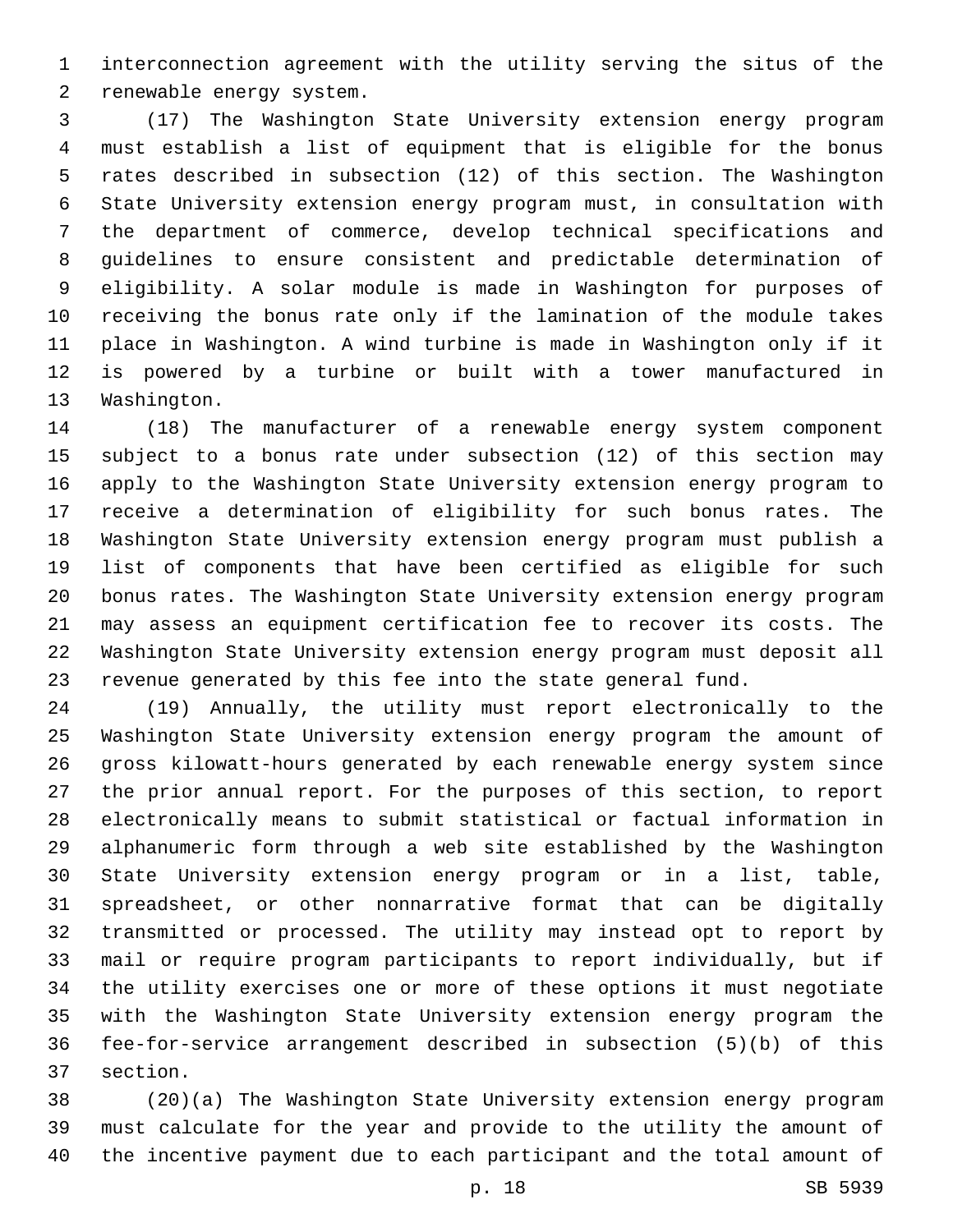credit against tax due available to the utility under RCW 82.16.130 that has been allocated as annual incentive payments. Upon notice to the Washington State University extension energy program, a utility may opt to directly perform this calculation and provide its results to the Washington State University extension energy program.

 (b) If the Washington State University extension energy program identifies an abnormal production claim, it must notify the utility, the department of revenue, and the applicant, and must recommend withholding payment until the applicant has demonstrated that the production claim is accurate and valid. The utility is not liable to the customer for withholding payments pursuant to such recommendation unless and until the Washington State University extension energy program notifies the utility to resume incentive payments.

 (21)(a) The utility must issue the incentive payment within ninety days of receipt of the information required under subsection (20)(a) of this section from the Washington State University extension energy program. The utility must resume the incentive payments withheld under subsection (20)(b) of this section within thirty days of receiving notice from the Washington State University extension energy program that the claim has been demonstrated 21 accurate and valid and payment should be resumed.

 (b) A utility is not liable for incentive payments to a customer- owner if the utility has disconnected the customer due to a violation of a customer service agreement, such as nonpayment of the customer's bill, or a violation of an interconnection agreement.

 (22) Beginning January 1, 2018, the Washington State University extension energy program must post on its web site and update at 28 least monthly a report, by utility, of:

 (a) The number of certifications issued for renewable energy systems, including estimated system sizes, costs, and annual energy production and incentive yields for various system types; and

 (b) An estimate of the amount of credit that has not yet been allocated for incentive payments under each utility's credit limit and remains available for new renewable energy system certifications.

 (23) Persons receiving incentive payments under this section must keep and preserve, for a period of five years for the duration of the consumer contract, suitable records as may be necessary to determine the amount of incentive payments applied for and received. The Washington State University extension energy program may direct a utility to cease issuing incentive payments if the records are not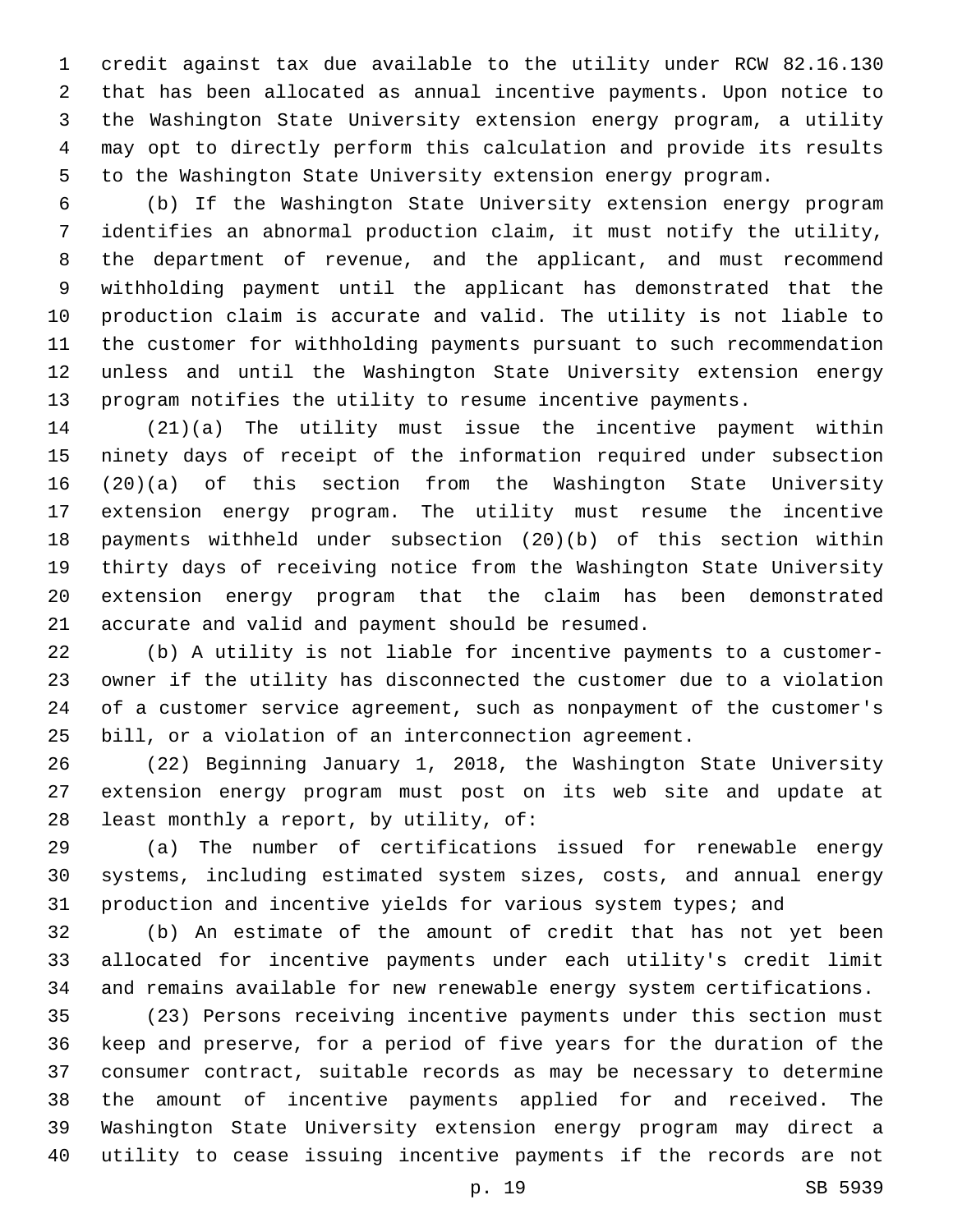made available for examination upon request. A utility receiving such a directive is not liable to the applicant for any incentive payments or other damages for ceasing payments pursuant to the directive.

 (24) The nonpower attributes of the renewable energy system belong to the utility customer who owns or hosts the system or, in the case of a community solar project or a shared commercial solar project, the participant, and can be kept, sold, or transferred at the utility customer's discretion unless, in the case of a utility- owned community solar or shared commercial solar project, a contract between the customer and the utility clearly specifies that the 11 attributes will be retained by the utility.

 (25) All lists, technical specifications, determinations, and guidelines developed under this section must be made publicly available online by the Washington State University extension energy 15 program.

 (26) No certification may be issued under this section after June 17 30, 2021.

 (27) The Washington State University extension energy program must collect a one-time fee for applications submitted under subsection (1) of this section of one hundred dollars per applicant. The Washington State University extension energy program must deposit all revenue generated by this fee into the state general fund. The Washington State University extension energy program must administer and budget for the program established in RCW 82.16.120, this section, and section 7 of this act in a manner that ensures its administrative costs through June 30, 2022, are completely met by the revenues from this fee. If the Washington State University extension energy program determines that the fee authorized in this subsection is insufficient to cover the administrative costs through June 30, 2022, the Washington State University extension energy program must report to the legislature on costs incurred and fees collected and demonstrate why a different fee amount or funding mechanism should be 33 authorized.

 (28) The Washington State University extension energy program may, through a public process, develop any program requirements, policies, and processes necessary for the administration or implementation of this section, RCW 82.16.120, and sections 2 and 7 of this act. The department is authorized, in consultation with the Washington State University extension energy program, to adopt any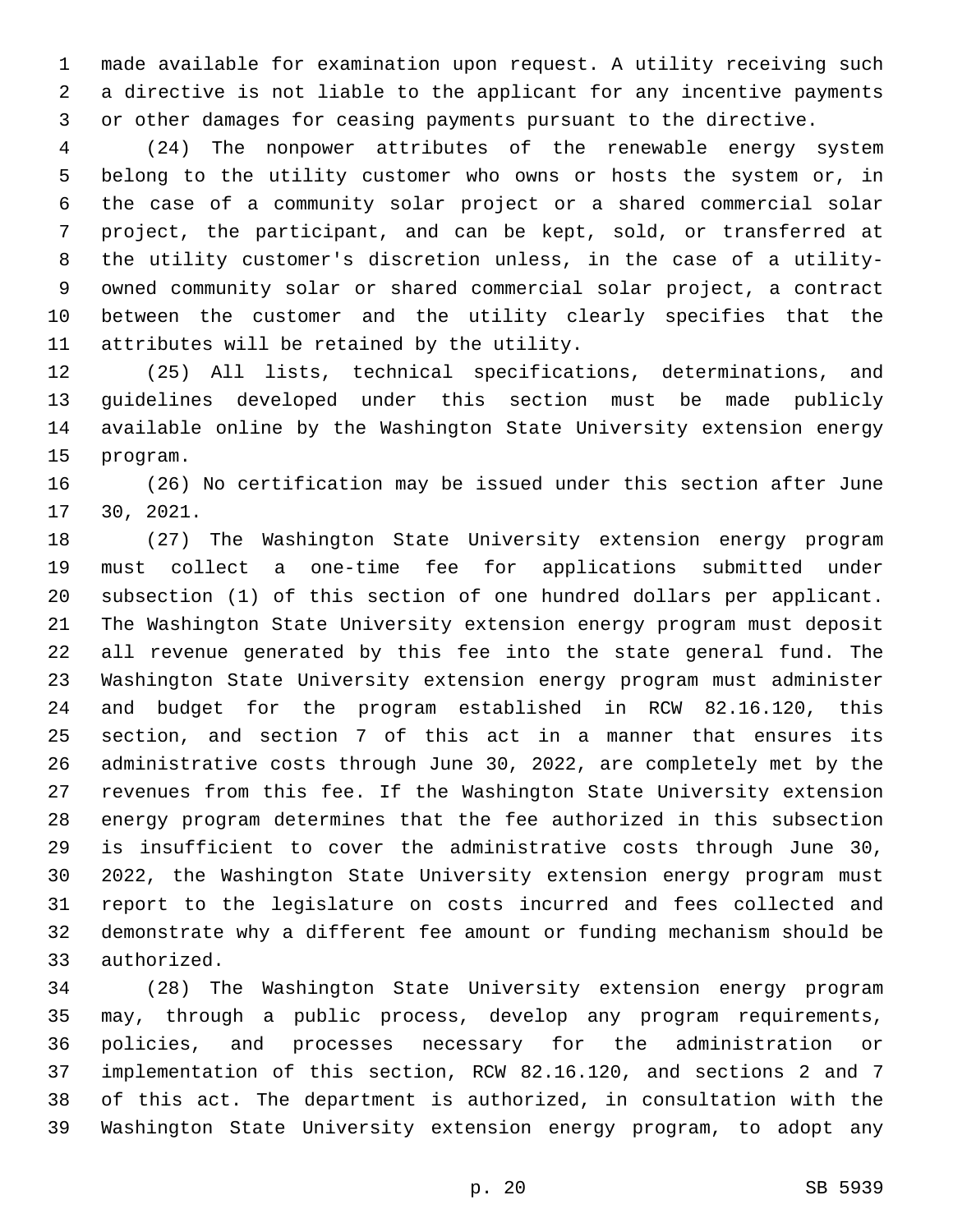rules necessary for administration or implementation of the program established under this section and section 7 of this act.

 (29) Applications, certifications, requests for incentive payments under this section, and the information contained therein are not deemed tax information under RCW 82.32.330 and are subject to disclosure.6

 NEW SECTION. **Sec. 7.** A new section is added to chapter 82.16 8 RCW to read as follows:

 (1) The purpose of community solar programs is to facilitate broad, equitable community investment in and access to solar power. Beginning July 1, 2017, a community solar administrator may organize and administer a community solar project as provided in this section.

 (2) A community solar project must have a direct current nameplate capacity that is no more than one thousand kilowatts and must have at least ten participants or one participant for every ten kilowatts of direct current nameplate capacity, whichever is greater. A community solar project that has a direct current nameplate capacity greater than five hundred kilowatts must be subject to a standard interconnection agreement with the utility serving the situs of the community solar project. Except for community solar projects authorized under subsection (9) of this section, each participant must be a customer of the utility providing service at the situs of 23 the community solar project.

 (3) The administrator of a community solar project must administer the project in a transparent manner that allows for fair and nondiscriminatory opportunity for participation by utility 27 customers.

 (4) The administrator of a community solar project may establish a reasonable fee to cover costs incurred in organizing and administering the community solar project. Project participants, prior to making the commitment to participate in the project, must be given clear and conspicuous notice of the portion of the incentive 33 payment that will be used for this purpose.

 (5) The administrator of a community solar project must maintain and update annually through June 30, 2031, the following information 36 for each project it operates or administers:

37 (a) Ownership information;

(b) Contact information for technical management questions;

39 (c) Business address;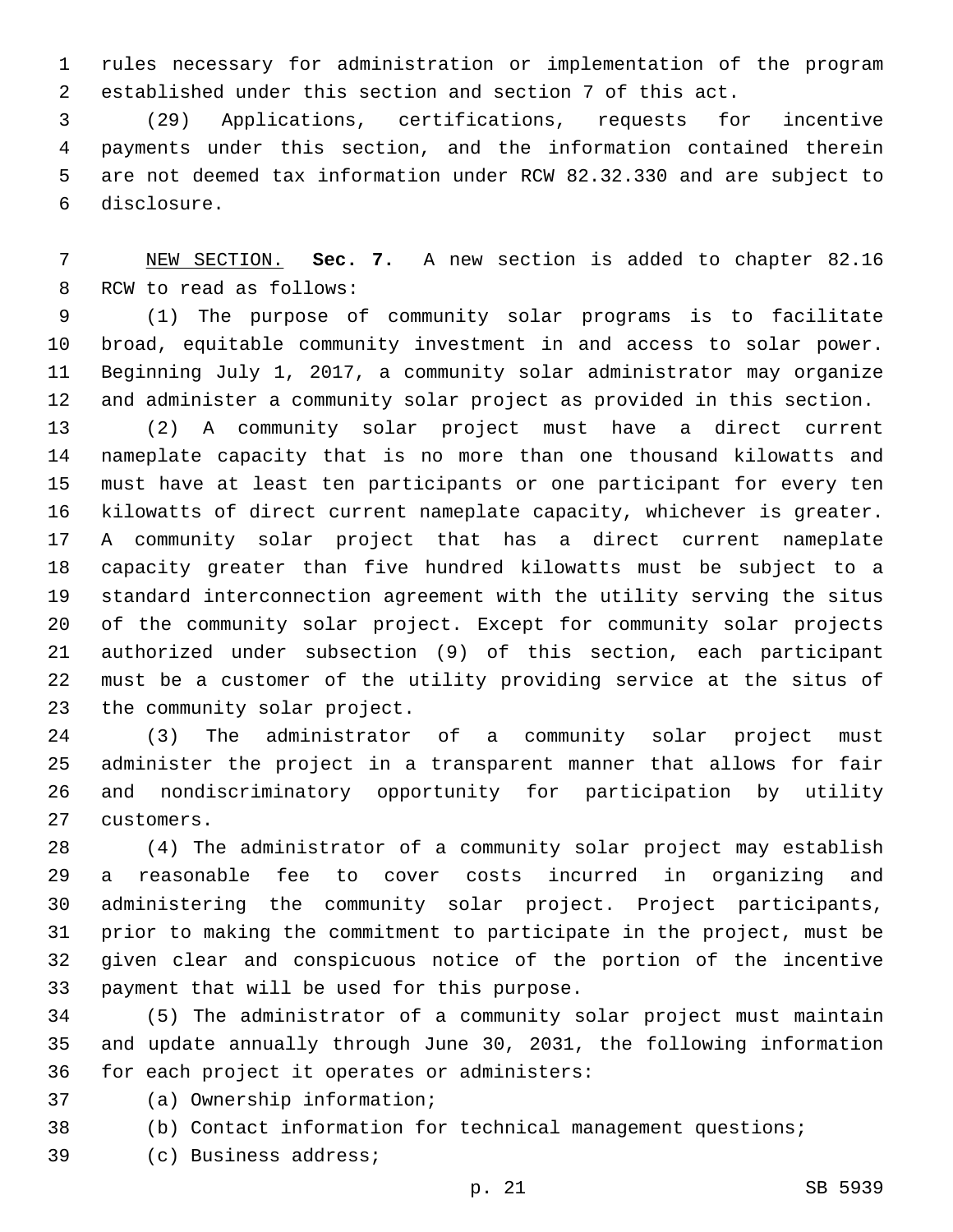(d) Project design details, including project location, output capacity, equipment list, and interconnection information; and

 (e) Subscription information, including rates, fees, terms, and conditions.4

 (6) The administrator of a community solar project must provide the information required in subsection (5) of this section to the Washington State University extension energy program at the time it submits the application allowed under section 6(1) of this act.

 (7) The administrator of a community solar project must provide each project participant with a disclosure form containing all material terms and conditions of participation in the project, 12 including but not limited to the following:

 (a) Plain language disclosure of the terms under which the project participant's share of any incentive payment will be calculated by the Washington State University extension energy 16 program over the life of the contract;

 (b) Contract provisions regulating the disposition or transfer of the project participant's interest in the project, including any 19 potential costs associated with such a transfer;

20 (c) All recurring and nonrecurring charges;

(d) A description of the billing and payment procedures;

 (e) A description of any compensation to be paid in the event of 23 project underperformance;

 (f) Current production projections and a description of the 25 methodology used to develop the projections;

(g) Contact information for questions and complaints; and

 (h) Any other terms and conditions of the services provided by 28 the administrator.

 (8) For the purposes of an interconnection agreement, a utility may not adopt rates, terms, conditions, or standards that unduly or unreasonably discriminate between utility-administered community solar projects and those administered by another entity.

 (9) A public utility district that is engaged in distributing electricity to more than one retail electric customer in the state and a joint operating agency organized under chapter 43.52 RCW on or before January 1, 2017, may enter into an agreement with each other to construct and own a community solar project that is located on property owned by a joint operating agency or on property that receives electric service from a participating public utility district. Each participant of a community solar project under this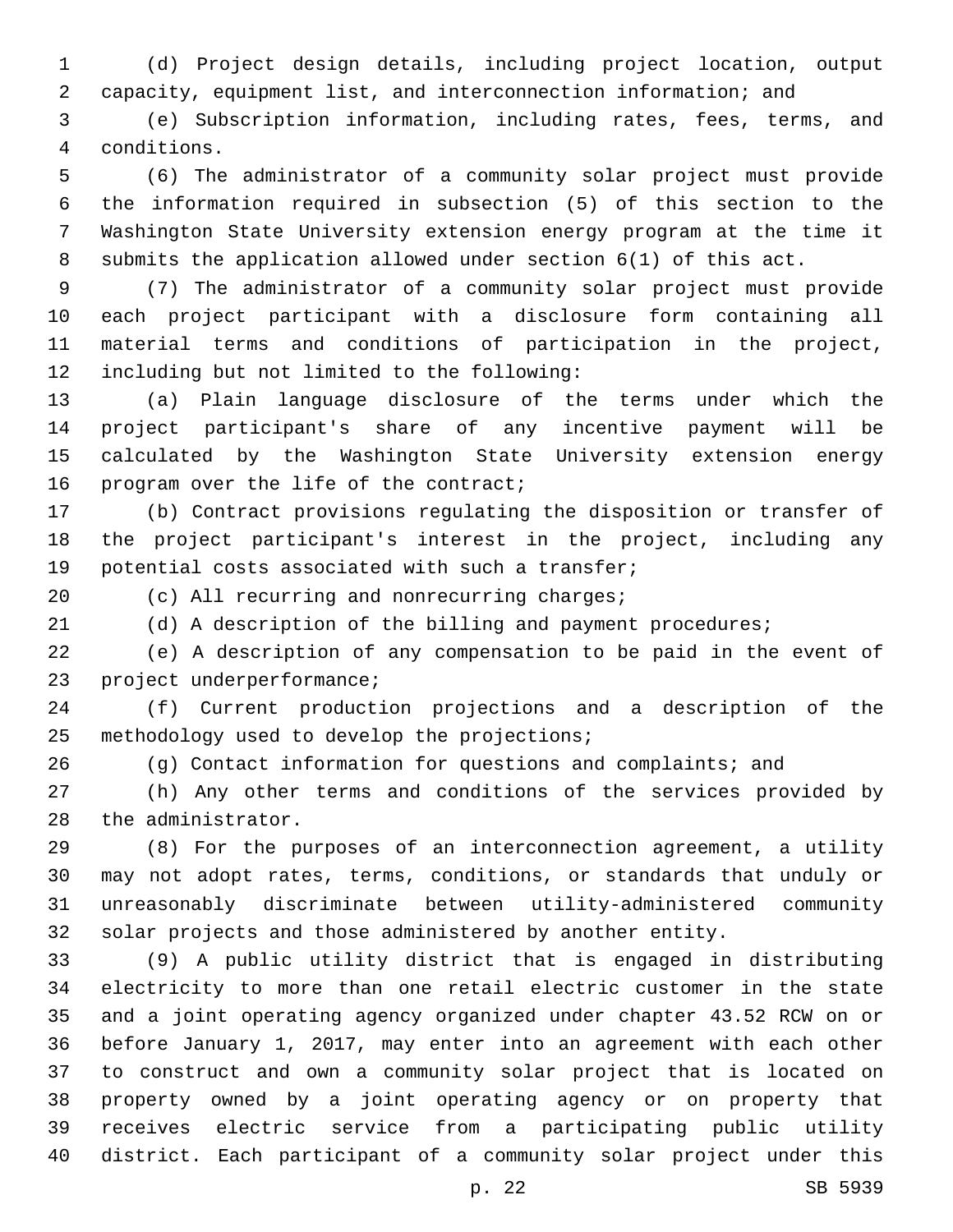subsection must be a customer of at least one of the public utility districts that is a party to the agreement with a joint operating agency to construct and own a community solar project.

 (10) The Washington utilities and transportation commission must publish, without disclosing proprietary information, a list of the following:6

 (a) Entities other than utilities, including affiliates or subsidiaries of utilities, that organize and administer community 9 solar projects; and

 (b) Community solar projects and related programs and services 11 offered by investor-owned utilities.

 (11) If a consumer-owned utility opts to provide a community solar program or contracts with a nonutility administrator to offer a community solar program, the governing body of the consumer-owned utility must publish, without disclosing proprietary information, a list of the nonutility administrators contracted by the utility as 17 part of its community solar program.

 (12) Except for parties engaged in actions and transactions regulated under laws administered by other authorities and exempted under RCW 19.86.170, a violation of this section constitutes an unfair or deceptive act in trade or commerce in violation of chapter 19.86 RCW, the consumer protection act. Acts in violation of this act are not reasonable in relation to the development and preservation of business, and constitute matters vitally affecting the public interest for the purpose of applying the consumer protection act, 26 chapter 19.86 RCW.

 (13) Nothing in this section may be construed as intending to preclude persons from investing in or possessing an ownership interest in a community solar project, or from applying for and 30 receiving federal investment tax credits.

 NEW SECTION. **Sec. 8.** A new section is added to chapter 82.16 32 RCW to read as follows:

 (1) The purpose of a shared commercial solar project is to provide an entry point in solar utilization by large load customers in a manner that achieves economies of scale and maximizes system performance without limitations posed by on-site systems where sun exposure is not optimal or structural and other site deficiencies 38 preclude solar development.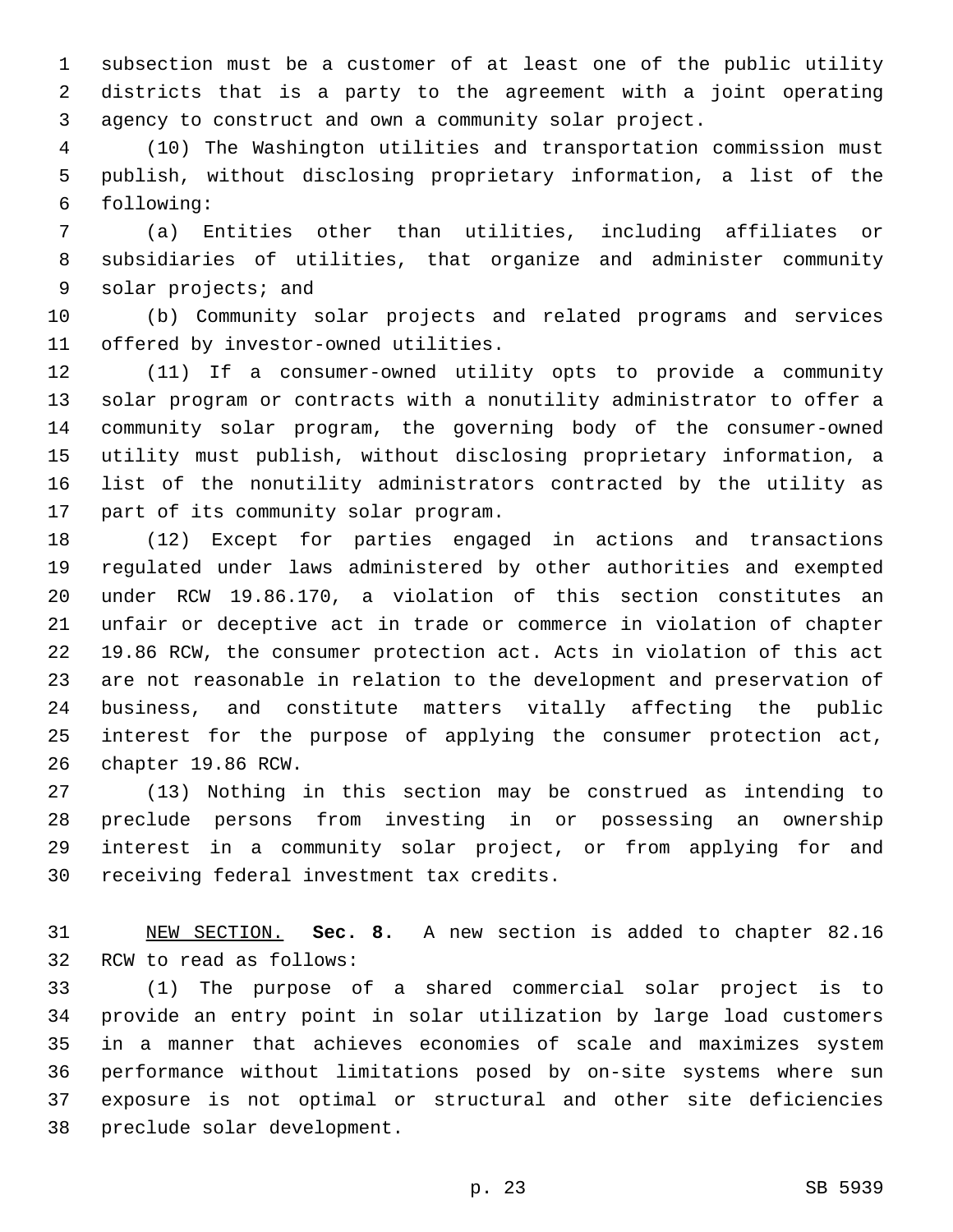(2) Beginning July 1, 2017, a utility may organize and administer a shared commercial solar project as provided in this section.

 (3) A shared commercial solar project must have a direct current nameplate capacity greater than one megawatt and no more than five megawatts and must have at least five participants. Each participant must be a customer of the utility providing service at the situs of 7 the shared commercial solar project.

 (4) The administrator of a shared commercial solar project must 9 administer the project in a transparent manner.

 (5) The administrator of a shared commercial solar project may establish a reasonable fee to cover costs incurred in organizing and administering the shared commercial solar project. Project participants, prior to making the commitment to participate in the project, must be given clear and conspicuous notice of the fees charged by the administrator as authorized under this subsection.

 (6) The administrator of a shared commercial solar project must submit to the Washington State University extension energy program at the time it submits an application allowed under section 6(1) of this act project design details, including project location, output capacity, equipment list, and interconnection information.

 (7) The administrator of a shared commercial solar project must provide each project participant with a disclosure form containing all material terms and conditions of participation in the project, 24 including but not limited to the following:

(a) All recurring and nonrecurring charges;

(b) A description of the billing and payment procedures;

 (c) Production projections and a description of the methodology 28 used to develop the projections;

 (d) An estimate of the project participant's share of any 30 incentive payment over the life of the contract;

 (e) A description of contract terms that relate to project 32 underperformance;

 (f) Contract provisions regulating the disposition or transfer of the project participant's interest in the project, including any 35 potential costs associated with such a transfer;

(g) Contact information for questions and complaints; and

 (h) Any other terms and conditions of the services provided by 38 the administrator.

 (8) If a utility opts to contract with a nonutility administrator to offer a shared commercial solar program, the utility must publish,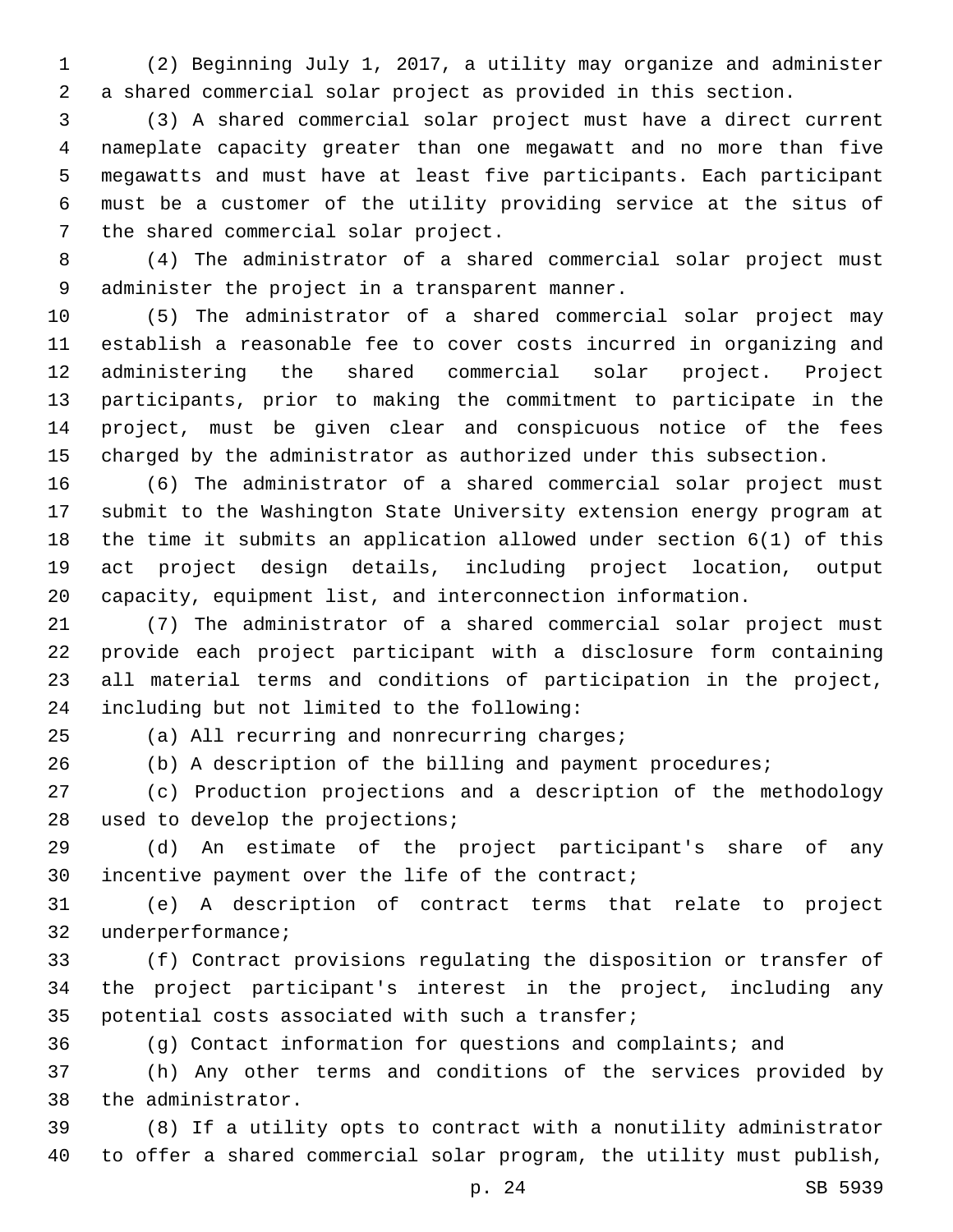without disclosing proprietary information, the name of the nonutility administrator contracted by the utility as part of its 3 shared commercial solar program.

 (9) In order to meet the intent of this act of promoting a sustainable, local renewable energy industry, the legislature prefers award of the majority of the installation of shared commercial solar projects be given to contractors based in Washington state. In the event the majority of the installation of a shared commercial solar project is awarded to out-of-state contractors, the administrator must submit to the Washington State University extension energy program the reasons for using out-of-state contractors, the percentage of installation work performed by out-of-state contractors, and a cost comparison of the installation services performed by out-of-state contractors against the same services 15 performed by Washington-based contractors.

 NEW SECTION. **Sec. 9.** A new section is added to chapter 82.16 17 RCW to read as follows:

 (1) Any person who sells a solar module to a customer-owner, or who receives compensation from a customer-owner in exchange for installing a solar module for use in a residential-scale system or commercial-scale system in Washington must provide to the customer- owner current information regarding the tax incentives available to the customer-owner under Washington law, including the scheduled expiration date of any tax incentives and the maximum period of time during which the customer-owner may benefit from any tax incentives, based on the law as it existed on the date of sale or installation of 27 the solar module.

 (2) The definitions in section 5 of this act apply to this 29 section.

 (3) For the purposes of this section, "solar module" has the same 31 meaning as provided in RCW 82.16.110.

 (4) The legislature finds that the practices covered by this section are matters vitally affecting the public interest for the purpose of applying the consumer protection act, chapter 19.86 RCW. A violation of this section is not reasonable in relation to the development and preservation of business and is an unfair or deceptive act or practice in the conduct of trade or commerce and an unfair method of competition. Violations of this section may be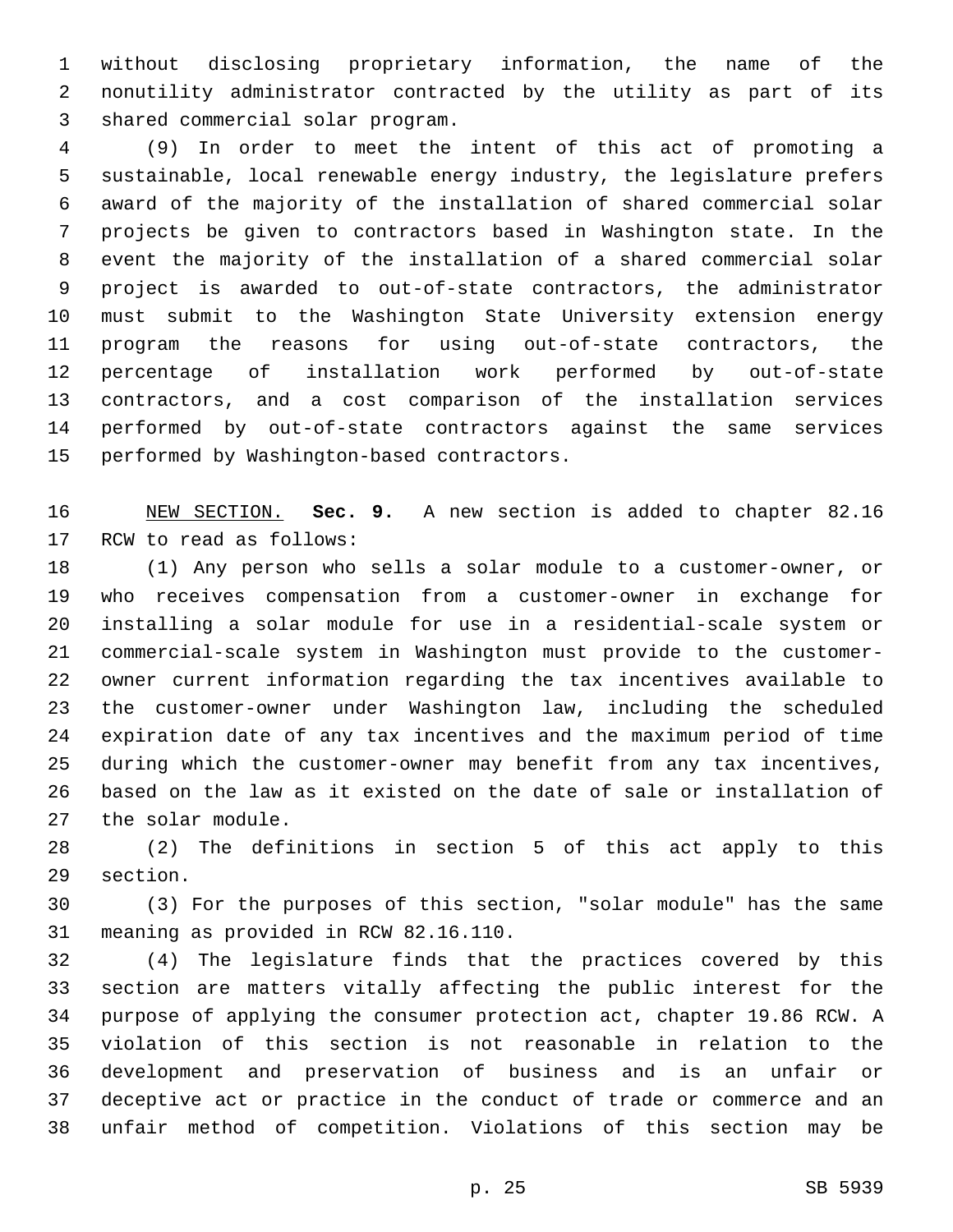enforced by the attorney general under the consumer protection act, 2 chapter 19.86 RCW.

 NEW SECTION. **Sec. 10.** A new section is added to chapter 80.28 4 RCW to read as follows:

 The definitions in this section apply throughout this section and section 11 of this act unless the context clearly requires otherwise.

 (1) "Community solar company" means a person, firm, or corporation, other than an electric utility or a community solar cooperative, that owns a community solar project and provides community solar project services to project participants.

 (2) "Community solar project" means a solar energy system that has a direct current nameplate generating capacity that is no larger 13 than one thousand kilowatts.

 (3) "Community solar project services" means the provision of electricity generated by a community solar project, or the provision of the financial benefits associated with electricity generated by a community solar project, to multiple project participants, and may include other services associated with the use of the community solar project such as system monitoring and maintenance, warranty provisions, performance guarantees, and customer service.

 (4) "Electric utility" means a consumer-owned utility or investor-owned utility as those terms are defined in RCW 19.280.020.

 (5) "Project participant" means a customer who enters into a lease, power purchase agreement, loan, or other financial agreement with a community solar company in order to obtain a beneficial interest in, other than direct ownership of, a community solar 27 project.

 (6) "Solar energy system" means any device or combination of devices or elements that rely upon direct sunlight as an energy 30 source for use in the generation of electricity.

 NEW SECTION. **Sec. 11.** A new section is added to chapter 80.28 32 RCW to read as follows:

 (1) No community solar company may engage in business in this state except in accordance with the provisions of this chapter. Engaging in business as a community solar company includes advertising, soliciting, offering, or entering into an agreement to own a community solar project and provide community solar project 38 services to electric utility customers.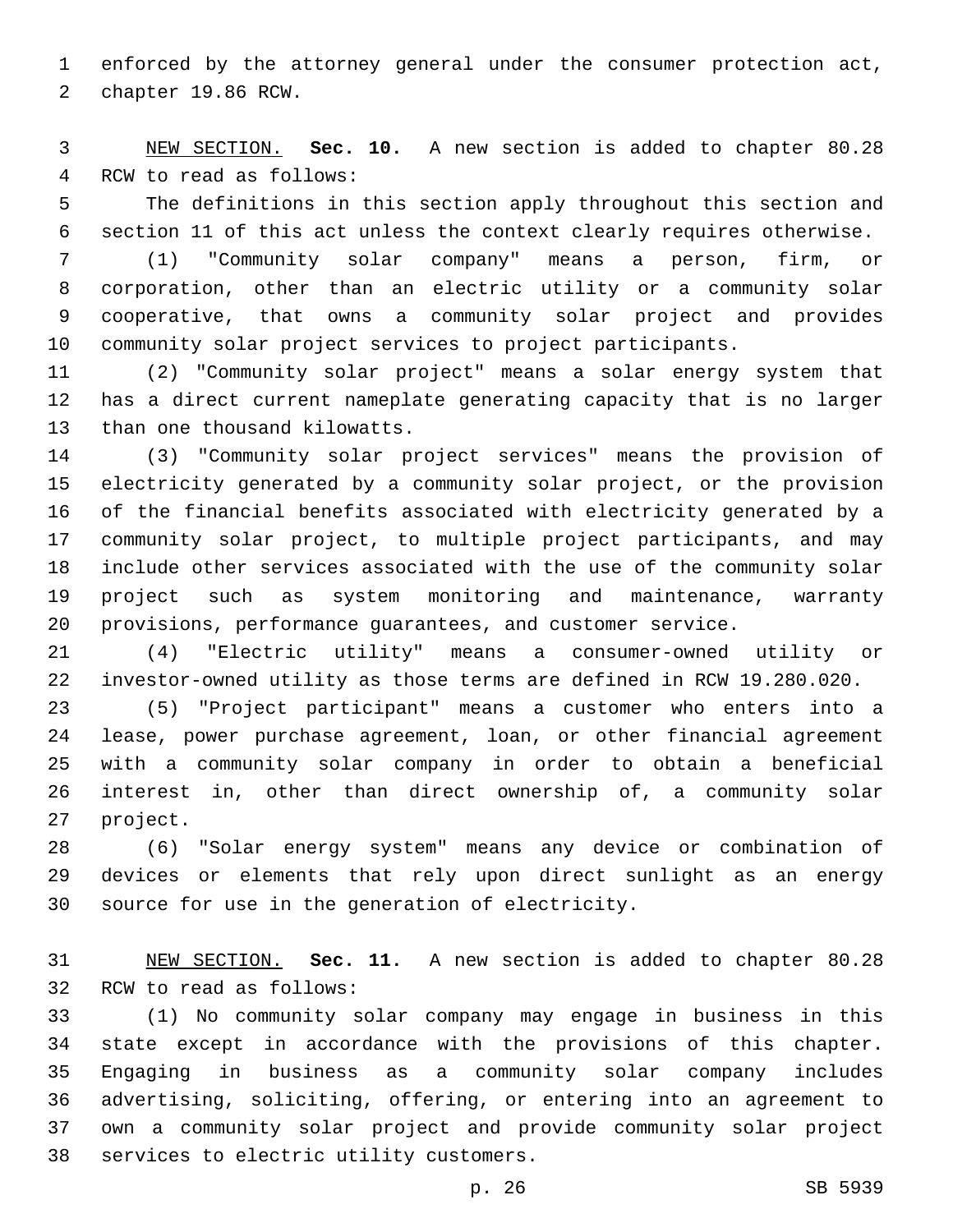(2) A community solar company must register with the commission before engaging in business in this state or applying for certification from the Washington State University extension energy program under section 6(1) of this act. Registration with the commission as a community solar company must occur on an annual basis. The registration must be on a form prescribed by the commission and contain that information as the commission may by rule 8 require, but must include at a minimum:

(a) The name and address of the community solar company;

 (b) The name and address of the community solar company's 11 registered agent, if any;

(c) The name, address, and title of each officer or director;

(d) The community solar company's most current balance sheet;

(e) The community solar company's latest annual report, if any;

 (f) A description of the services the community solar company 16 offers or intends to offer, including financing models; and

(g) Disclosure of any pending litigation against it.

 (3) As a precondition to registration, the commission may require the procurement of a performance bond or other mechanism sufficient to cover any advances or deposits the community solar company may collect from project participants or order that the advances or 22 deposits be held in escrow or trust.

 (4) The commission may deny registration to any community solar 24 company that:

(a) Does not provide the information required by this section;

 (b) Fails to provide a performance bond or other mechanism, if 27 required;

 (c) Does not possess adequate financial resources to provide the 29 proposed service; or

 (d) Does not possess adequate technical competency to provide the 31 proposed service.

 (5) The commission must take action to approve or issue a notice of hearing concerning any application for registration within thirty days after receiving the application. The commission may approve an application with or without a hearing. The commission may deny an 36 application after a hearing.

 (6) The commission may charge a community solar company an annual application fee to recover the cost of processing applications for 39 registration under this section.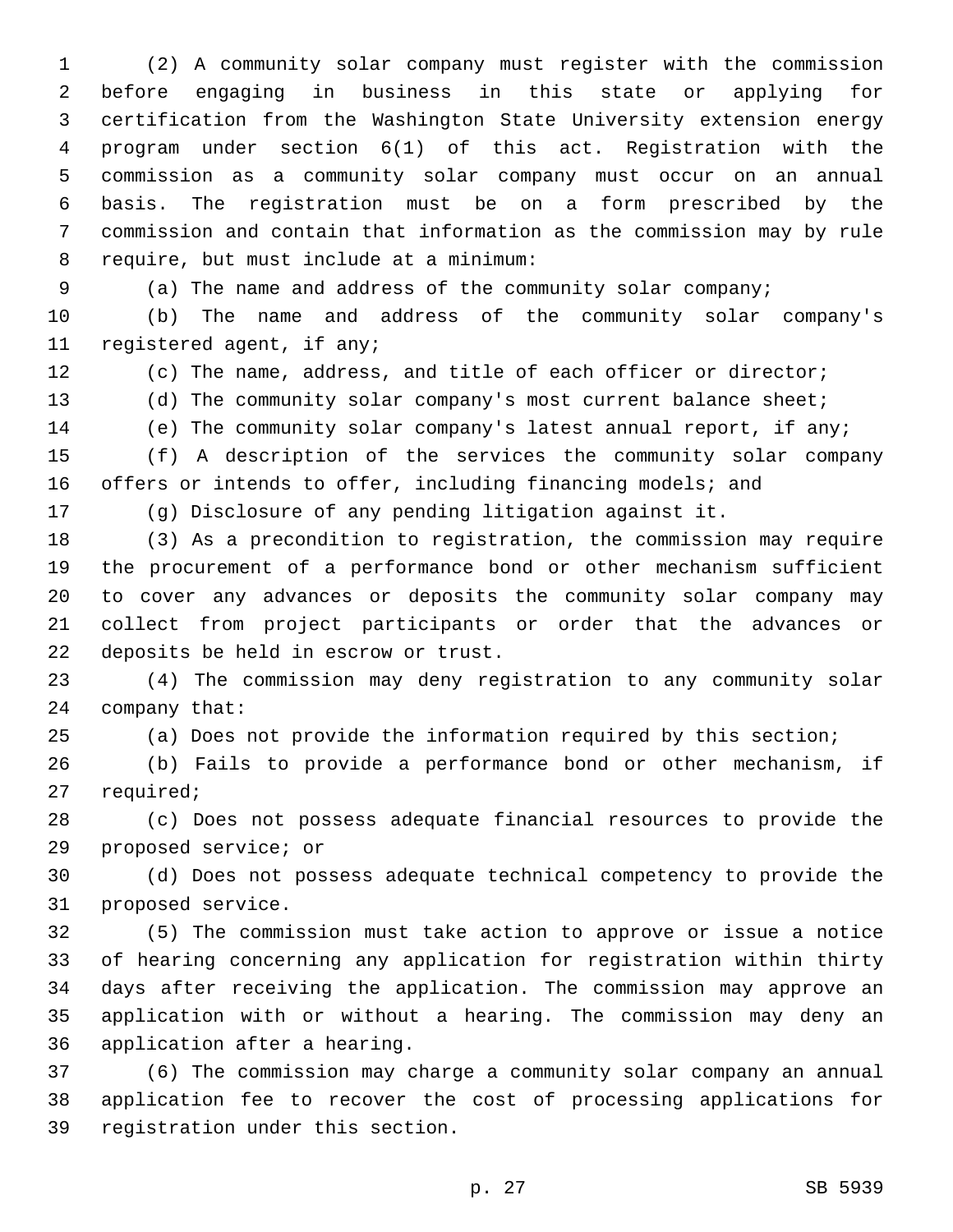(7) The commission may adopt rules that describe the manner by which it will register a community solar company, ensure that the terms and conditions of community solar projects or community solar project services comply with the requirements of this act, establish the community solar company's responsibilities for responding to customer complaints and disputes, and adopt annual reporting requirements. In addition to the application fee authorized under subsection (6) of this section, the commission may adopt regulatory fees applicable to community solar companies pursuant to RCW 80.04.080, 80.24.010, and 80.24.020. Such fees may not exceed the 11 cost of ensuring compliance with this chapter.

 (8) The commission may suspend or revoke a registration upon complaint by any interested party, or upon the commission's own motion after notice and opportunity for hearing, when it finds that a registered community solar company or its agent has violated this chapter or the rules of the commission, or that the community solar company or its agent has been found by a court or governmental agency to have violated the laws of a state or the United States.

 (9) For the purpose of ensuring compliance with this chapter, the commission may issue penalties against community solar companies for violations of this chapter as provided for public service companies 22 pursuant to chapter 80.04 RCW.

 (10) Upon request of the commission, a community solar company registered under this section must provide information about its community solar projects or community solar project services.

 (11) A violation of this section constitutes an unfair or deceptive act in trade or commerce in violation of chapter 19.86 RCW, the consumer protection act. Acts in violation of this act are not reasonable in relation to the development and preservation of business, and constitute matters vitally affecting the public interest for the purpose of applying the consumer protection act, 32 chapter 19.86 RCW.

 (12) For the purposes of RCW 19.86.170, actions or transactions of a community solar company may not be deemed otherwise permitted, 35 prohibited, or regulated by the commission.

 NEW SECTION. **Sec. 12.** (1) **Findings.** The legislature finds that a convenient, safe, and environmentally sound system for the recycling of photovoltaic modules, minimization of hazardous waste, and recovery of commercially valuable materials must be established.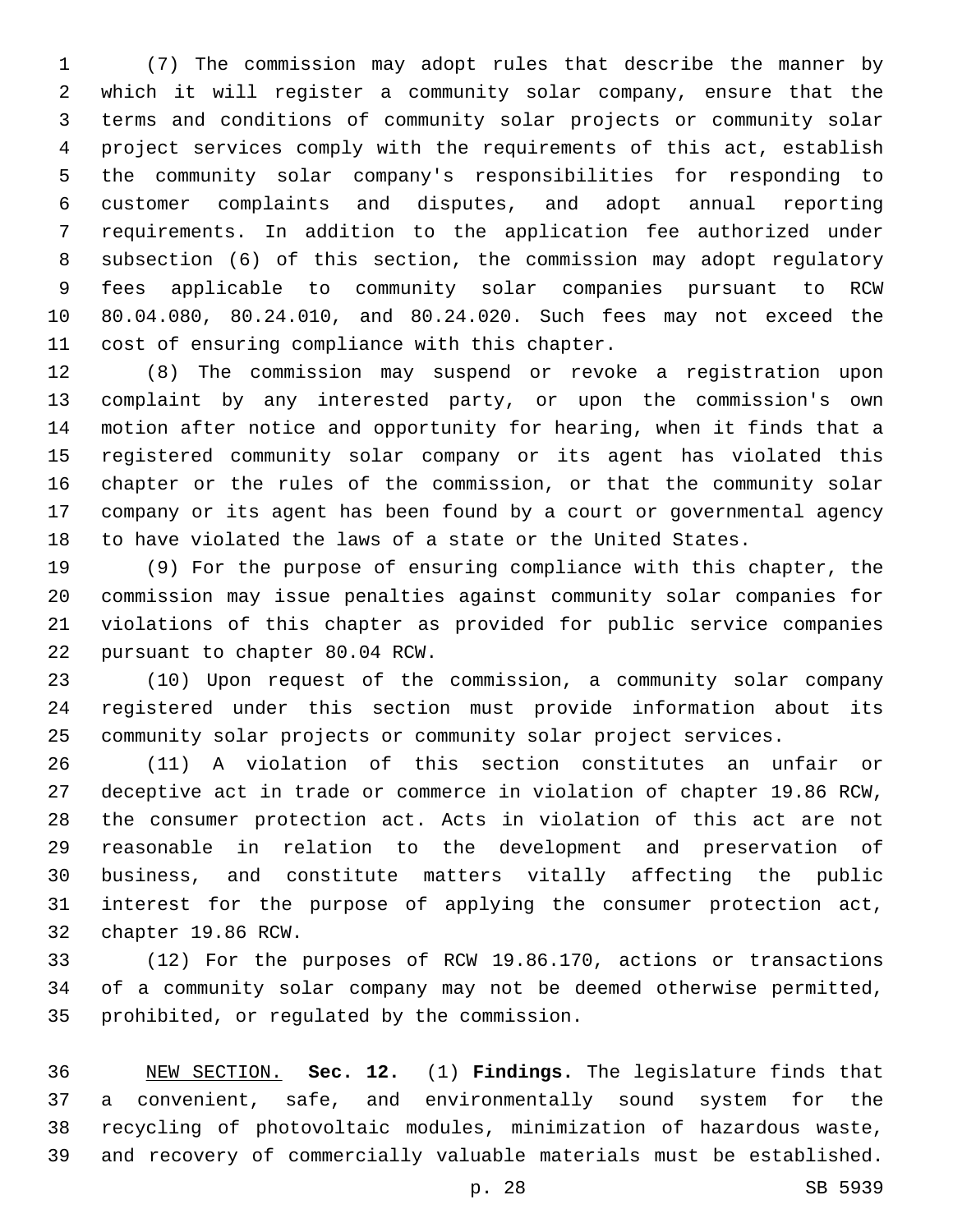The legislature further finds that the responsibility for this system must be shared among all stakeholders, with manufacturers financing 3 the takeback and recycling system.

 (2) **Definitions.** For purposes of this section the following 5 definitions apply:

 (a) "Consumer electronic device" means any device containing an electronic circuit board that is intended for everyday use by 8 individuals, such as a watch or calculator.

(b) "Department" means the department of ecology.

 (c) "Manufacturer" means any person in business or no longer in business but having a successor in interest who, irrespective of the selling technique used, including by means of distance or remote 13 sale:

 (i) Manufactures or has manufactured a photovoltaic module under its own brand names for sale in or into this state;

 (ii) Assembles or has assembled a photovoltaic module that uses parts manufactured by others for sale in or into this state under the 18 assembler's brand names;

 (iii) Resells or has resold in or into this state under its own brand names a photovoltaic module produced by other suppliers, including retail establishments that sell photovoltaic modules under 22 their own brand names;

 (iv) Manufactures or has manufactured a cobranded photovoltaic module product for sale in or into this state that carries the name 25 of both the manufacturer and a retailer;

 (v) Imports or has imported a photovoltaic module into the United States that is sold in or into this state. However, if the imported photovoltaic module is manufactured by any person with a presence in the United States meeting the criteria of manufacturer under (a) through (d) of this subsection, that person is the manufacturer;

 (vi) Sells at retail a photovoltaic module acquired from an importer that is the manufacturer and elects to register as the 33 manufacturer for those products; or

 (vii) Elects to assume the responsibility and register in lieu of a manufacturer as defined under (b)(i) through (vi) of this 36 subsection.

 (d) "Photovoltaic module" means the smallest nondivisible, environmentally protected assembly of photovoltaic cells or other photovoltaic collector technology and ancillary parts intended to generate electrical power under sunlight, except that "photovoltaic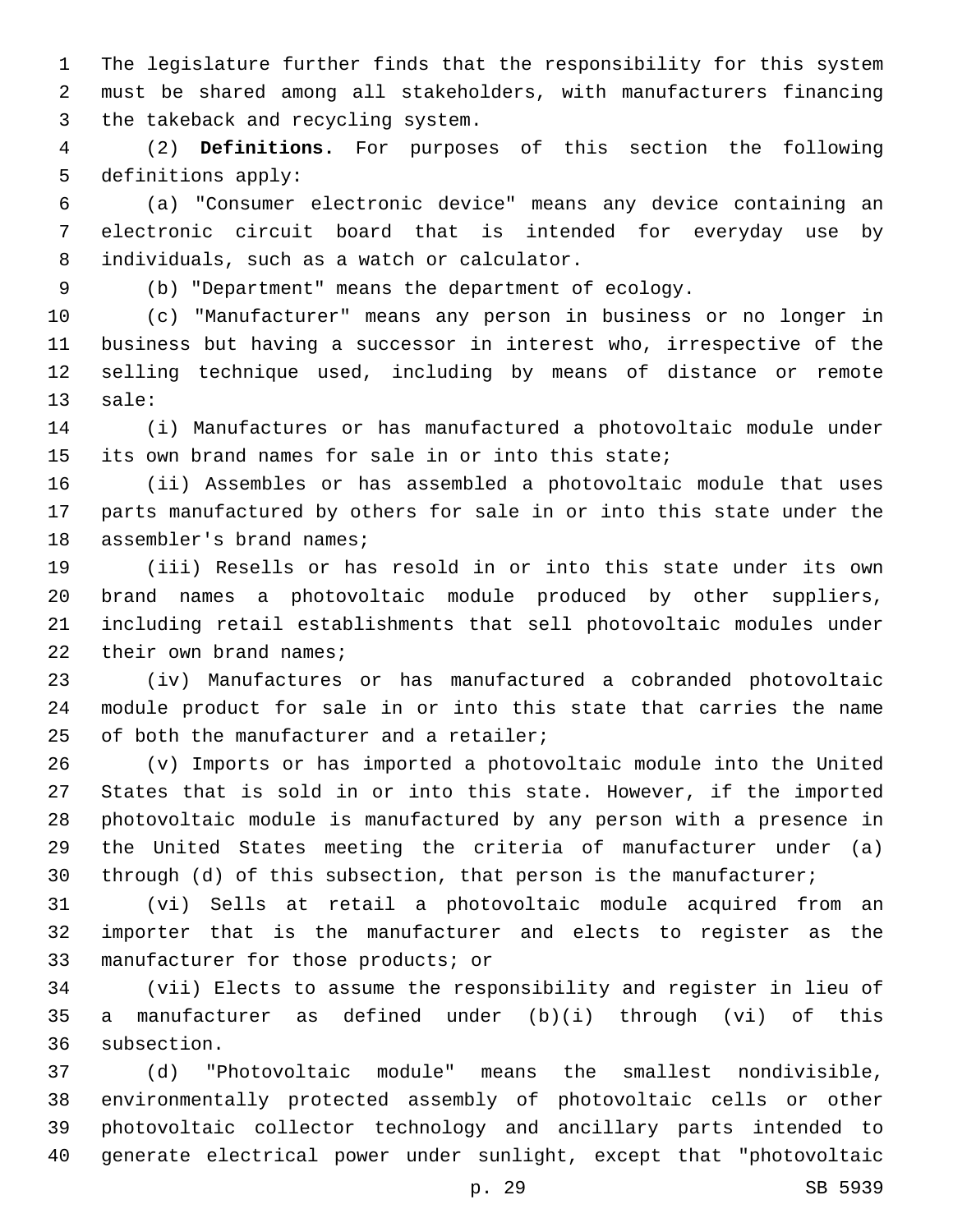module" does not include a photovoltaic cell that is part of a consumer electronic device for which it provides electricity needed to make the consumer electronic device function. "Photovoltaic module" includes but is not limited to interconnections, terminals, 5 and protective devices such as diodes that:

 (i) Are installed on, connected to, or integral with buildings; 7 or

 (ii) Are used as components of freestanding, off-grid, power generation systems, such as for powering water pumping stations, electric vehicle charging stations, fencing, street and signage lights, and other commercial or agricultural purposes.

 (e) "Rare earth element" means lanthanum, cerium, praseodymium, neodymium, promethium, samarium, europium, gadolinium, terbium, dysprosium, holmium, erbium, thulium, ytterbium, lutetium, yttrium, 15 or scandium.

 (f) "Reuse" means any operation by which a photovoltaic module or a component of a photovoltaic module changes ownership and is used for the same purpose for which it was originally purchased.

 (g) "Stewardship plan" means the plan developed by a manufacturer or its designated stewardship organization for a self-directed 21 stewardship program.

 (h) "Stewardship program" means the activities conducted by a manufacturer or a stewardship organization to fulfill the requirements of this chapter and implement the activities described 25 in its stewardship plan.

 (3) **Program guidance, review, and approval.** The department must develop guidance for a photovoltaic module stewardship and takeback program to guide manufacturers in preparing and implementing a self- directed program to ensure the convenient, safe, and environmentally sound takeback and recycling of photovoltaic modules and their components and materials. By January 1, 2018, the department must establish a process to develop guidance for photovoltaic module stewardship plans by working with manufacturers, stewardship organizations, and other stakeholders on the content, review, and approval of stewardship plans. The department's process must be fully implemented and stewardship plan guidance completed by July 1, 2019.

 (4) **Stewardship organization as agent of manufacturer.** A stewardship organization may be designated to act as an agent on behalf of a manufacturer or manufacturers in operating and implementing the stewardship program required under this chapter. Any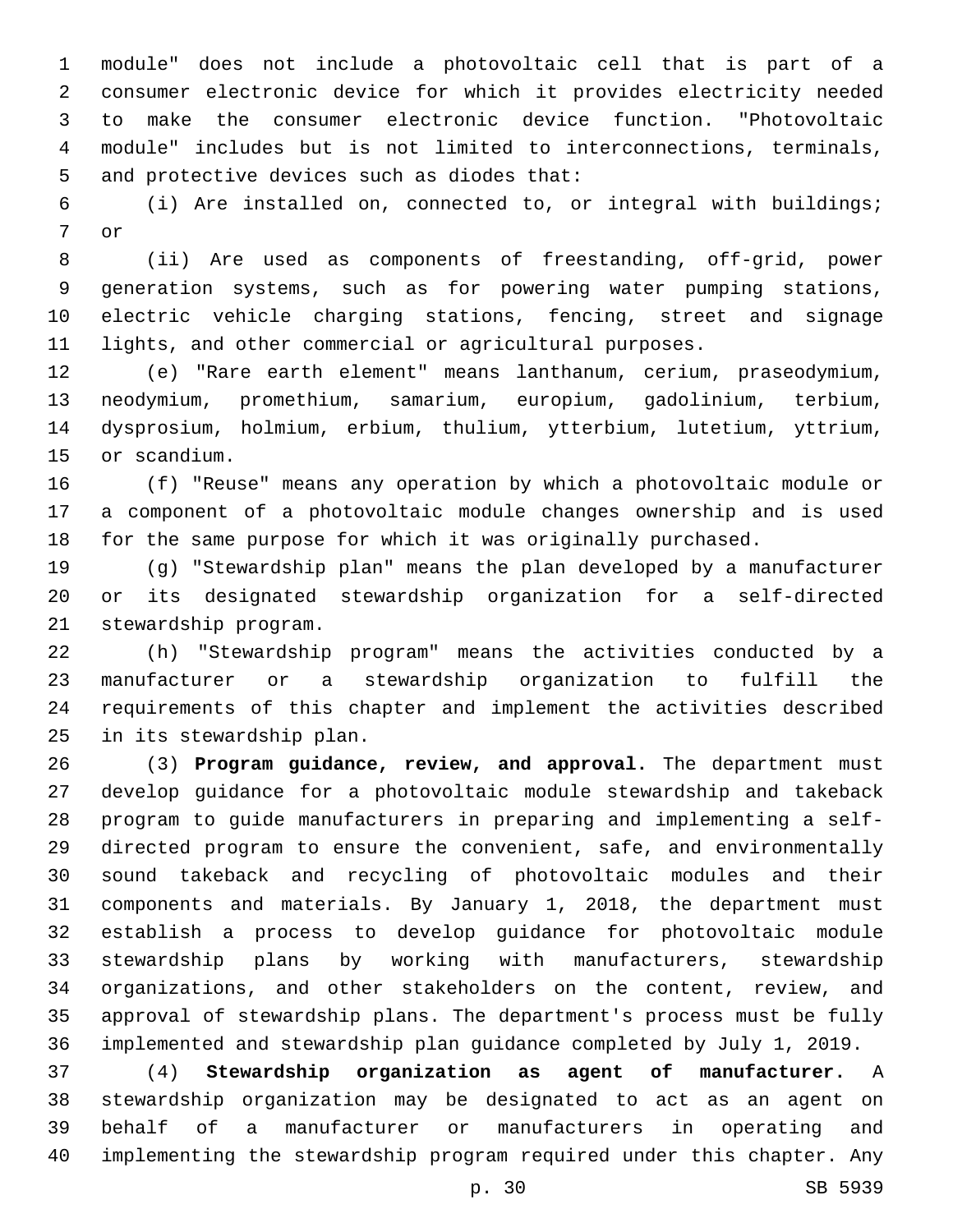stewardship organization that has obtained such designation must provide to the department a list of the manufacturers and brand names that the stewardship organization represents within sixty days of its designation by a manufacturer as its agent, or within sixty days of 5 removal of such designation.

 (5) **Stewardship plans.** Each manufacturer must prepare and submit a stewardship plan to the department by the later of January 1, 2020, or within thirty days of its first sale of a photovoltaic module in 9 or into the state.

10 (a) A stewardship plan must, at a minimum:

 (i) Describe how manufacturers will finance the takeback and recycling system, and include an adequate funding mechanism to finance the costs of collection, management, and recycling of photovoltaic modules and residuals sold in or into the state by the manufacturer with a mechanism that ensures that photovoltaic modules can be delivered to takeback locations without cost to the last owner 17 or holder;

 (ii) Accept all photovoltaic modules sold in or into the state 19 after July 1, 2017;

 (iii) Describe how the program will minimize the release of hazardous substances into the environment and maximize the recovery of other components, including rare earth elements and commercially 23 valuable materials;

 (iv) Provide for takeback of photovoltaic modules at locations that are within the region of the state in which the photovoltaic modules were used and are as convenient as reasonably practicable, and if no such location within the region of the state exists, include an explanation for the lack of such location;

 (v) Identify how relevant stakeholders, including consumers, installers, building demolition firms, and recycling and treatment facilities, will receive information required in order for them to properly dismantle, transport, and treat the end-of-life photovoltaic modules in a manner consistent with the objectives described in (a)(iii) of this subsection;

 (vi) Establish performance goals, including a goal for the rate of combined reuse and recycling of collected photovoltaic modules as a percentage of the total weight of photovoltaic modules collected, which rate must be no less than eighty-five percent.

(b) A manufacturer must implement the stewardship plan.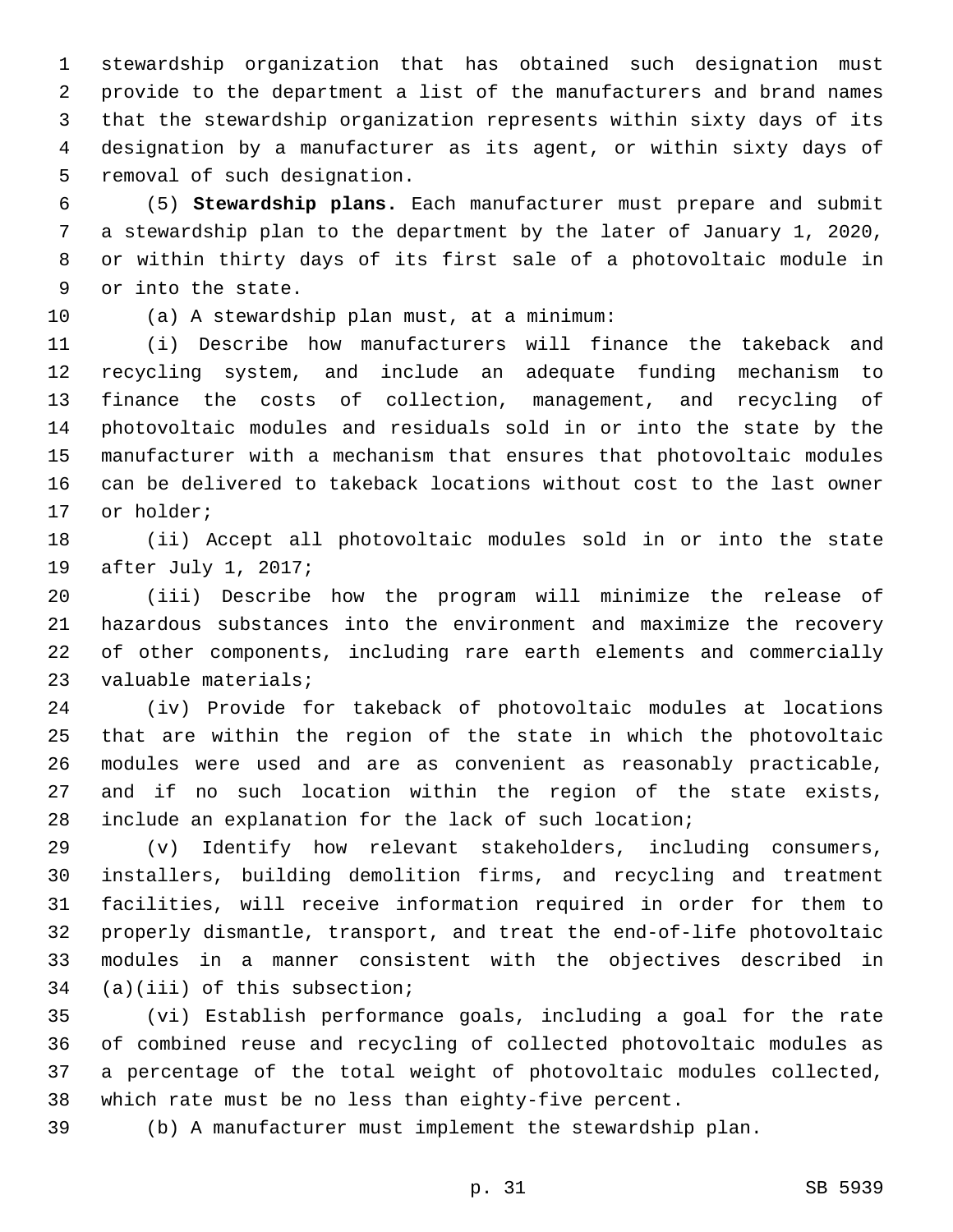(c) A manufacturer may periodically amend its stewardship plan. The department must approve the amendment if it meets the requirements for plan approval outlined in the department's guidance. When submitting proposed amendments, the manufacturer must include an 5 explanation of why such amendments are necessary.

 (6) **Plan approval.** The department must approve a stewardship plan if it determines the plan addresses each element outlined in the 8 department's quidance.

 (7) **Annual report.** (a) Beginning April 1, 2022, and by April 1st in each subsequent year, a manufacturer, or its designated stewardship organization, must provide to the department a report for the previous calendar year that documents implementation of the plan and assesses achievement of the performance goals established in 14 subsection  $(5)(a)(vi)$  of this section.

 (b) The report may include any recommendations to the department or the legislature on modifications to the program that would enhance the effectiveness of the program, including management of program costs and mitigation of environmental impacts of photovoltaic 19 modules.

 (c) The manufacturer or stewardship organization must post this 21 report on a publicly accessible web site.

 (8) **Enforcement.** Beginning January 1, 2021, no manufacturer may sell or offer for sale a photovoltaic module in or into the state unless the manufacturer has submitted to the department a stewardship plan and received plan approval. The department must send a written warning to a manufacturer that is not participating in a plan. The written warning must inform the manufacturer that it must submit a plan or participate in a plan within thirty days of the notice. The department may assess a penalty of up to ten thousand dollars for each sale of a photovoltaic module in or into the state that occurs after the initial written warning. A manufacturer may appeal a penalty issued under this section to the superior court of Thurston county within one hundred eighty days of receipt of the notice.

 (9) **Fee.** The department may collect a flat fee from participating manufacturers to recover costs associated with the plan guidance, review, and approval process described in subsection (3) of this section. Other administrative costs incurred by the department for program implementation activities, including stewardship plan review and approval, enforcement, and any rule making, may be recovered by charging every manufacturer an annual fee calculated by dividing

p. 32 SB 5939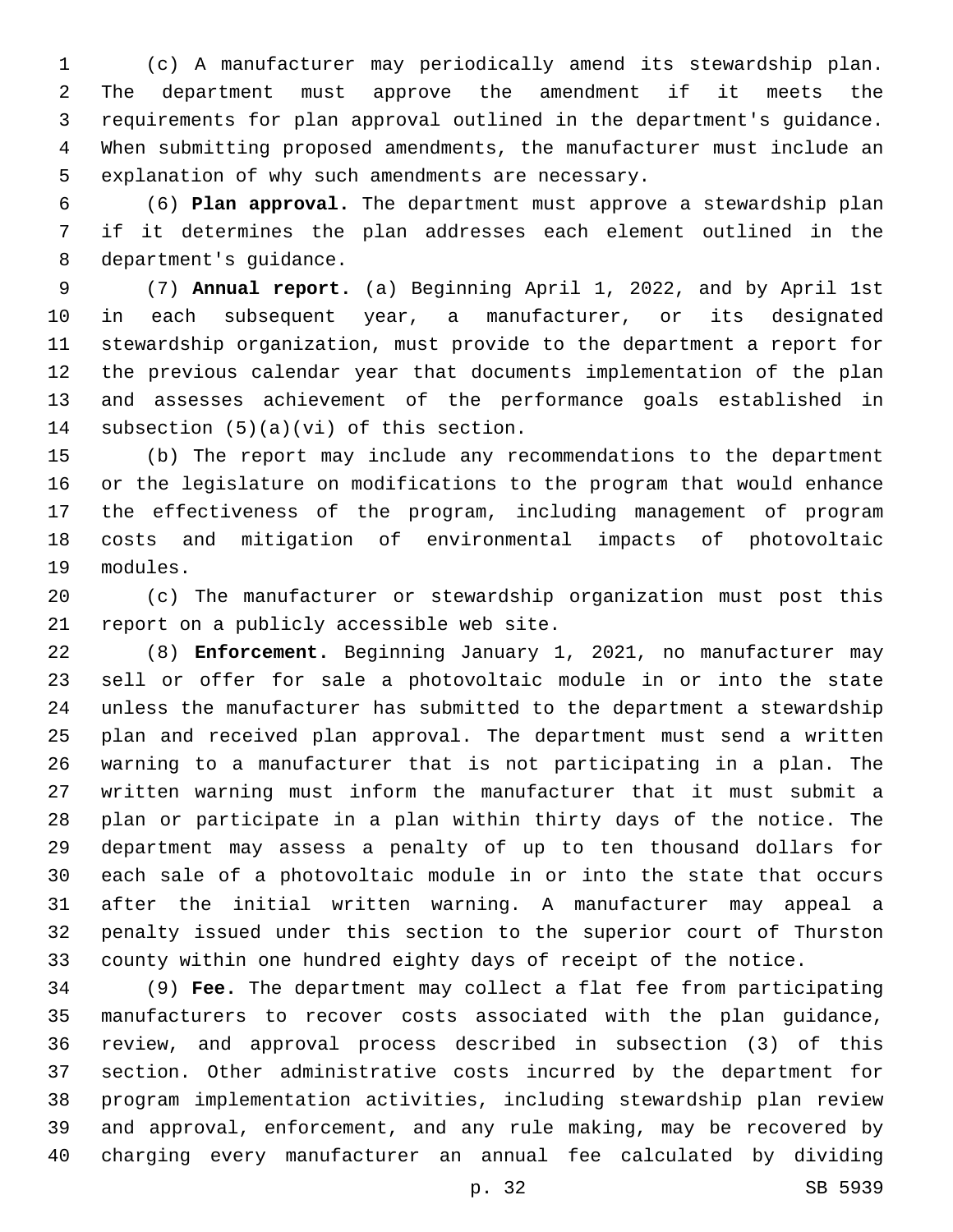department administrative costs by the manufacturer's pro rata share of the Washington state photovoltaic module sales in the most recent preceding calendar year, based on best available information. The sole purpose of assessing the fees authorized in this subsection is to predictably and adequately fund the department's costs of administering the photovoltaic module recycling program.

 (10) **Account.** The photovoltaic module recycling account is created in the custody of the state treasurer. All fees collected from manufacturers under this chapter must be deposited in the account. Expenditures from the account may be used only for administering this chapter. Only the director of the department or the director's designee may authorize expenditures from the account. The account is subject to the allotment procedures under chapter 43.88 RCW, but an appropriation is not required for expenditures. Funds in the account may not be diverted for any purpose or activity 16 other than those specified in this section.

 (11) **Rule making.** The department may adopt rules as necessary for the purpose of implementing, administering, and enforcing this 19 chapter.

 (12) **National program.** In lieu of preparing a stewardship plan and as provided by subsection (5) of this section, a manufacturer may participate in a national program for the convenient, safe, and environmentally sound takeback and recycling of photovoltaic modules and their components and materials, if substantially equivalent to the intent of the state program. The department may determine substantial equivalence if it determines that the national program adequately addresses and fulfills each of the elements of a stewardship plan outlined in subsection (5)(a) of this section and includes an enforcement mechanism reasonably calculated to ensure a manufacturer's compliance with the national program. Upon issuing a determination of substantial equivalence, the department must notify affected stakeholders including the manufacturer. If the national program is discontinued or the department determines the national program is no longer substantially equivalent to the state program in Washington, the department must notify the manufacturer and the manufacturer must provide a stewardship plan as described in subsection (5)(a) of this section to the department for approval 38 within thirty days of notification.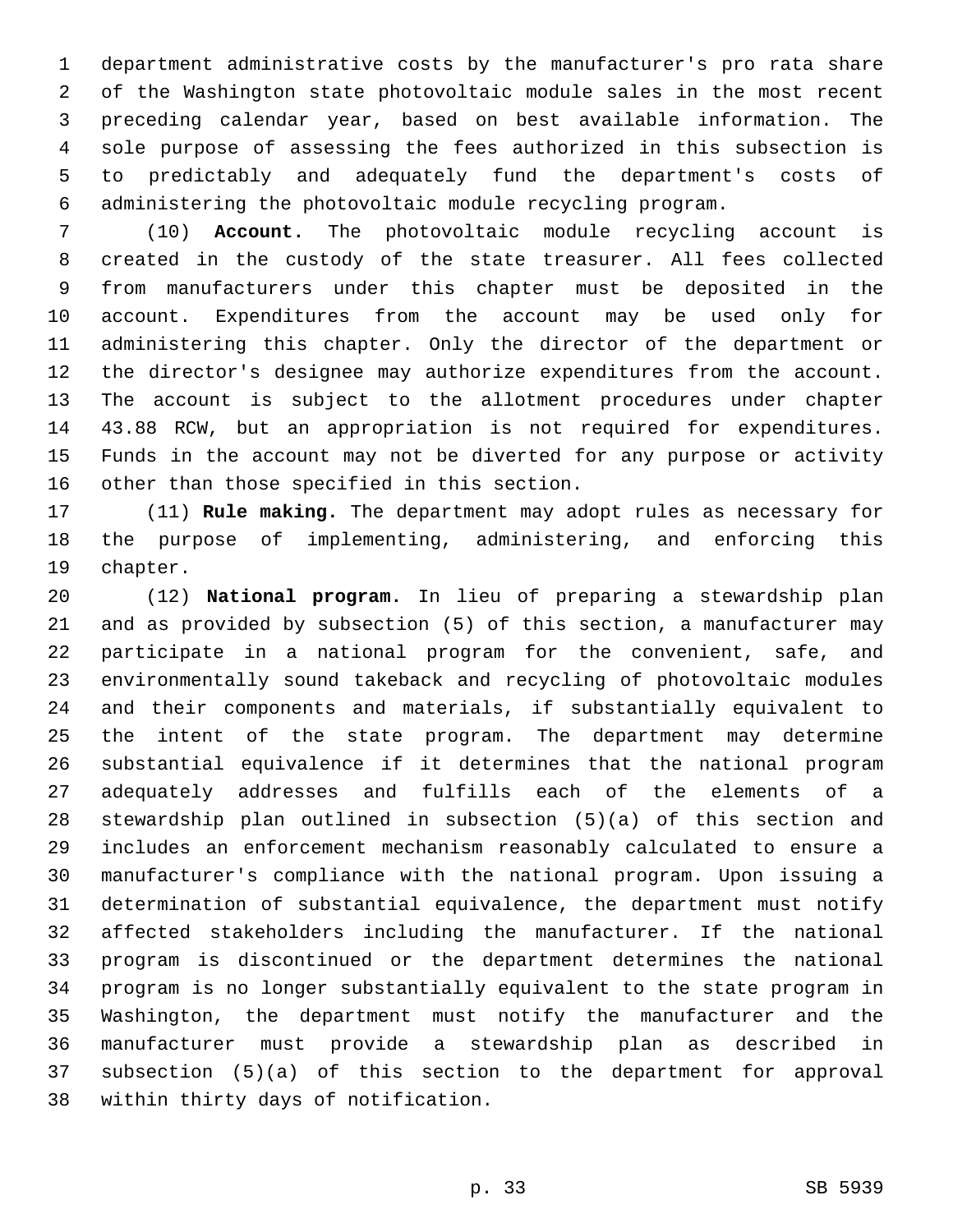NEW SECTION. **Sec. 13.** A new section is added to chapter 43.180 2 RCW to read as follows:

 (1) It is the intent of the legislature to investigate methods by which the state may establish or facilitate financing models that allow electric utilities in the state to maximize federal tax incentives and monetize the depreciation of renewable energy systems and other distributed energy assets, with the goal of providing improved access to the benefits of these assets to low and moderate income households as well as broad system benefits to utility 10 ratepayers and state taxpayers.

 (2) By December 31, 2017, the commission must prepare and submit to the appropriate committees of the legislature a report that assesses financing tools or models for the aggregation, by public or private entities, of federal tax incentives and other financial benefits accruing from the installation, ownership, and operation of renewable energy systems and other distributed energy resources. The 17 report must:

 (a) Assess the legal, financial, and economic feasibility of one or more financing tools or models for the aggregation of federal tax incentives and other financial benefits accruing from the installation, ownership, and operation of renewable energy systems 22 and other distributed energy resources;

 (b) Consider the state and federal legal aspects of such a financing tool or model, including considerations of how to structure the role of the state or any subdivision of the state in a manner that is consistent with the Constitution of the state of Washington; 27 and

 (c) Describe any legislation that may be necessary to facilitate, implement, or create incentives for the private sector to implement 30 such a financing tool or model within the state.

 (3) Beginning July 1, 2018, the commission may implement a financing tool or model for the aggregation, by public or private entities, of federal tax incentives and other financial benefits accruing from the installation, ownership, and operation of renewable energy systems and other distributed energy resources if the commission determines that it is legally, financially, and economically feasible and that it would further the public policy goals set forth in subsection (1) of this section.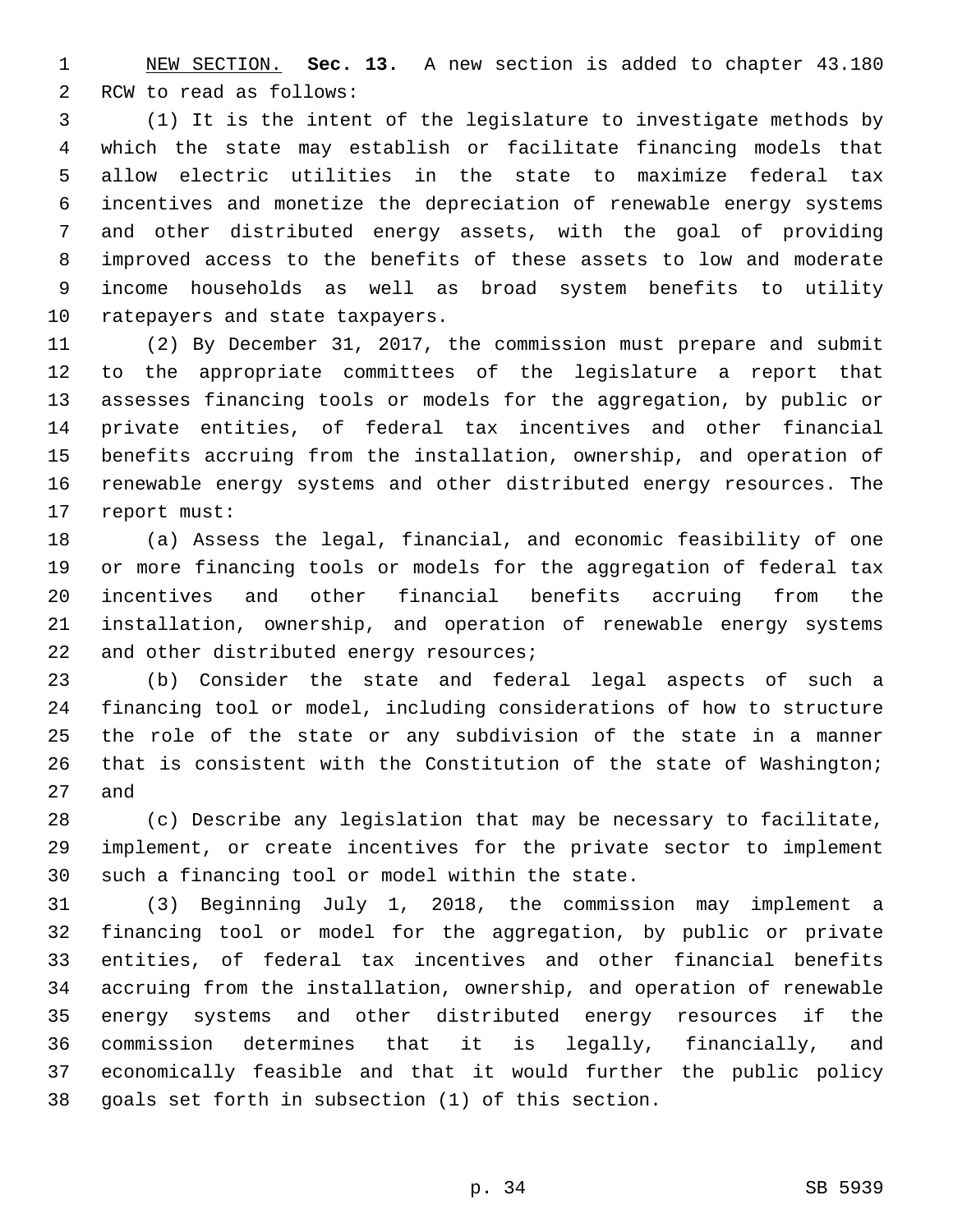**Sec. 14.** RCW 82.08.962 and 2013 2nd sp.s. c 13 s 1502 are each 2 amended to read as follows:

 (1)(a) Except as provided in RCW 82.08.963, purchasers who have paid the tax imposed by RCW 82.08.020 on machinery and equipment used directly in generating electricity using fuel cells, wind, sun, biomass energy, tidal or wave energy, geothermal resources, anaerobic digestion, technology that converts otherwise lost energy from exhaust, or landfill gas as the principal source of power, or to sales of or charges made for labor and services rendered in respect to installing such machinery and equipment, are eligible for an exemption as provided in this section, but only if the purchaser develops with such machinery, equipment, and labor a facility capable of generating not less than one thousand watts of electricity.

 (b) Beginning on July 1, 2009, through June 30, 2011, the tax levied by RCW 82.08.020 does not apply to the sale of machinery and equipment described in (a) of this subsection that are used directly in generating electricity or to sales of or charges made for labor and services rendered in respect to installing such machinery and 19 equipment.

 (c) Beginning on July 1, 2011, through January 1, 2020, the amount of the exemption under this subsection (1) is equal to seventy-five percent of the state and local sales tax paid. The purchaser is eligible for an exemption under this subsection (1)(c) 24 in the form of a remittance.

 (2) For purposes of this section and RCW 82.12.962, the following 26 definitions apply:

 (a) "Biomass energy" includes: (i) By-products of pulping and wood manufacturing process; (ii) animal waste; (iii) solid organic fuels from wood; (iv) forest or field residues; (v) wooden demolition or construction debris; (vi) food waste; (vii) liquors derived from algae and other sources; (viii) dedicated energy crops; (ix) biosolids; and (x) yard waste. "Biomass energy" does not include wood pieces that have been treated with chemical preservatives such as creosote, pentachlorophenol, or copper-chrome-arsenic; wood from old 35 growth forests; or municipal solid waste.

 (b) "Fuel cell" means an electrochemical reaction that generates electricity by combining atoms of hydrogen and oxygen in the presence 38 of a catalyst.

 (c) "Landfill gas" means biomass fuel, of the type qualified for federal tax credits under Title 26 U.S.C. Sec. 29 of the federal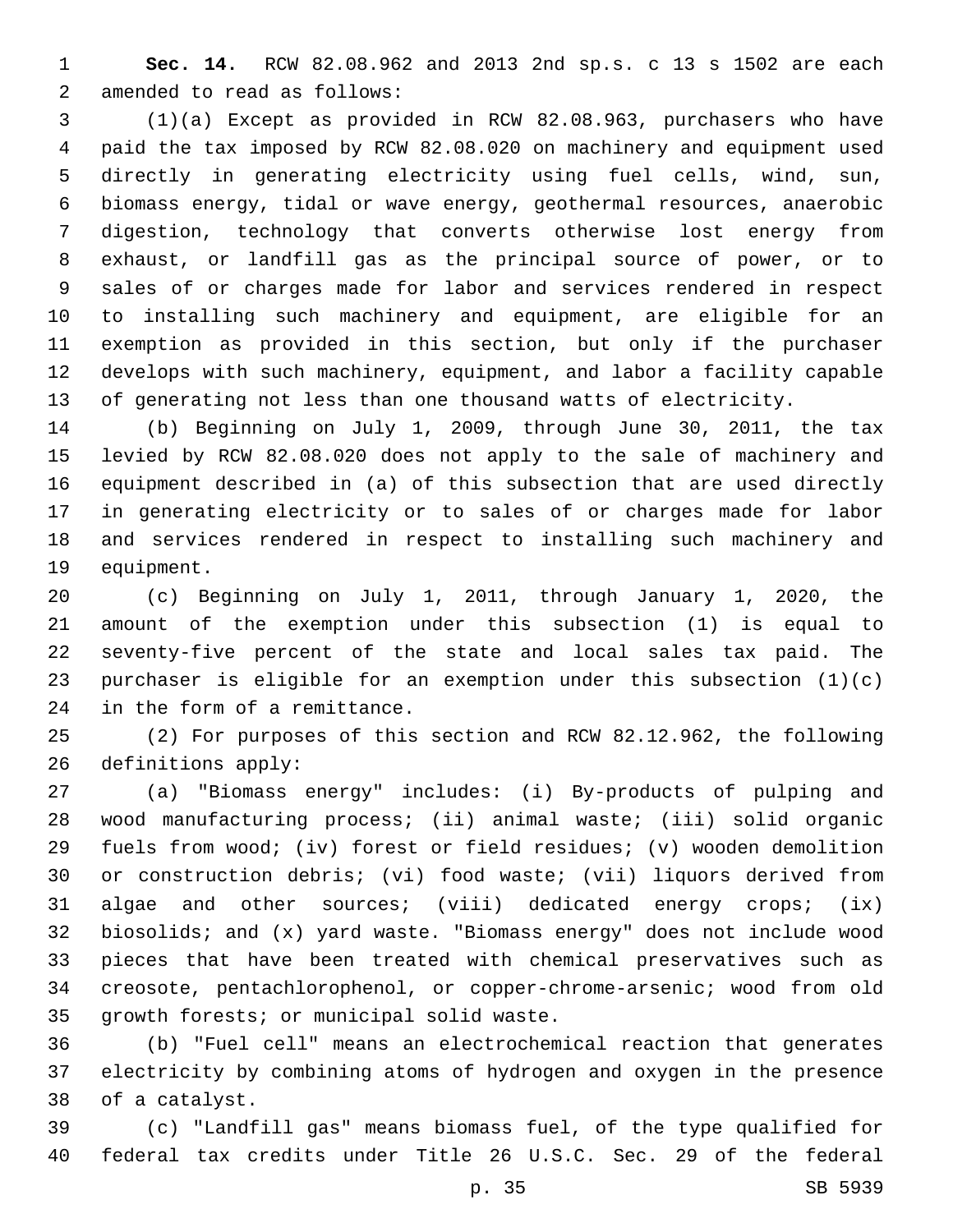internal revenue code, collected from a "landfill" as defined under 2 RCW 70.95.030.

 (d)(i) "Machinery and equipment" means fixtures, devices, and support facilities that are integral and necessary to the generation of electricity using fuel cells, wind, sun, biomass energy, tidal or wave energy, geothermal resources, anaerobic digestion, technology that converts otherwise lost energy from exhaust, or landfill gas as 8 the principal source of power.

 (ii) "Machinery and equipment" does not include: (A) Hand-powered tools; (B) property with a useful life of less than one year; (C) repair parts required to restore machinery and equipment to normal working order; (D) replacement parts that do not increase productivity, improve efficiency, or extend the useful life of machinery and equipment; (E) buildings; or (F) building fixtures that are not integral and necessary to the generation of electricity that are permanently affixed to and become a physical part of a building.

 (3)(a) Machinery and equipment is "used directly" in generating electricity by wind energy, solar energy, biomass energy, tidal or wave energy, geothermal resources, anaerobic digestion, technology that converts otherwise lost energy from exhaust, or landfill gas power if it provides any part of the process that captures the energy of the wind, sun, biomass energy, tidal or wave energy, geothermal resources, anaerobic digestion, technology that converts otherwise lost energy from exhaust, or landfill gas, converts that energy to electricity, and stores, transforms, or transmits that electricity for entry into or operation in parallel with electric transmission 27 and distribution systems.

 (b) Machinery and equipment is "used directly" in generating electricity by fuel cells if it provides any part of the process that captures the energy of the fuel, converts that energy to electricity, and stores, transforms, or transmits that electricity for entry into or operation in parallel with electric transmission and distribution 33 systems.

 (4)(a) A purchaser claiming an exemption in the form of a remittance under subsection (1)(c) of this section must pay the tax imposed by RCW 82.08.020 and all applicable local sales taxes imposed under the authority of chapters 82.14 and 81.104 RCW. The purchaser may then apply to the department for remittance in a form and manner prescribed by the department. A purchaser may not apply for a remittance under this section more frequently than once per quarter.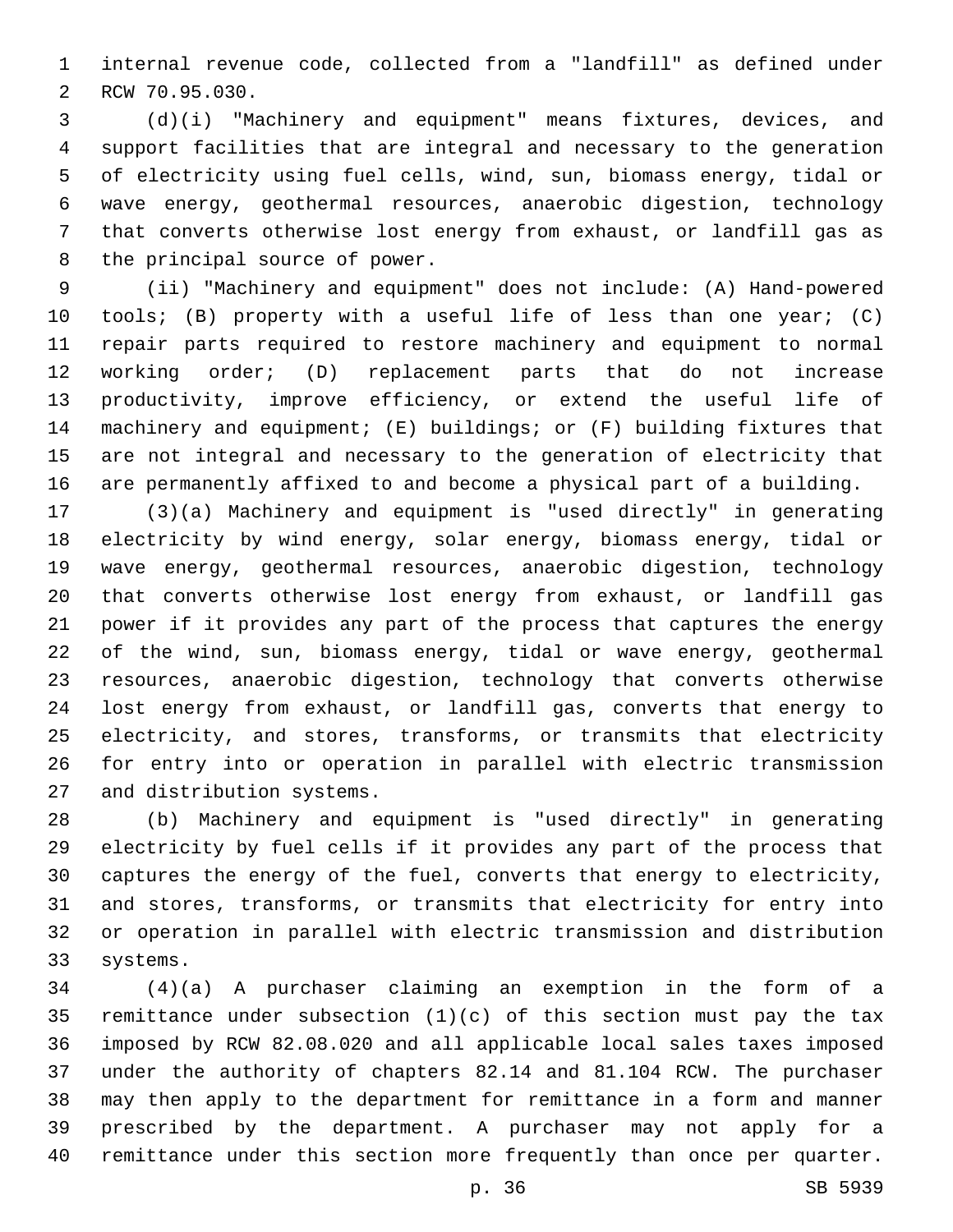The purchaser must specify the amount of exempted tax claimed and the qualifying purchases for which the exemption is claimed. The purchaser must retain, in adequate detail, records to enable the department to determine whether the purchaser is entitled to an exemption under this section, including: Invoices; proof of tax paid; and documents describing the machinery and equipment.

 (b) The department must determine eligibility under this section based on the information provided by the purchaser, which is subject to audit verification by the department. The department must on a quarterly basis remit exempted amounts to qualifying purchasers who submitted applications during the previous quarter.

 (5) The exemption provided by this section expires June 30, 2017, as it applies to: (a) Machinery and equipment that is used directly 14 in the generation of electricity using solar energy and capable of generating no more than five hundred kilowatts of electricity; or (b) sales of or charges made for labor and services rendered in respect 17 to installing such machinery and equipment.

18 (6) This section expires January 1, 2020.

 **Sec. 15.** RCW 82.08.963 and 2013 2nd sp.s. c 13 s 1602 are each 20 amended to read as follows:

 (1) The tax levied by RCW 82.08.020 does not apply to sales of machinery and equipment used directly in generating electricity or producing thermal heat using solar energy, or to sales of or charges made for labor and services rendered in respect to installing such machinery and equipment, but only if the purchaser develops with such machinery, equipment, and labor a facility capable of generating not more than ten kilowatts of electricity or producing not more than three million British thermal units per day and provides the seller with an exemption certificate in a form and manner prescribed by the department. The seller must retain a copy of the certificate for the seller's files. For sellers who electronically file their taxes, the department must provide a separate tax reporting line for exemption 33 amounts claimed by a buyer under this section.

(2) For purposes of this section and RCW 82.12.963:

 (a) "Machinery and equipment" means industrial fixtures, devices, and support facilities that are integral and necessary to the generation of electricity or production and use of thermal heat using 38 solar energy;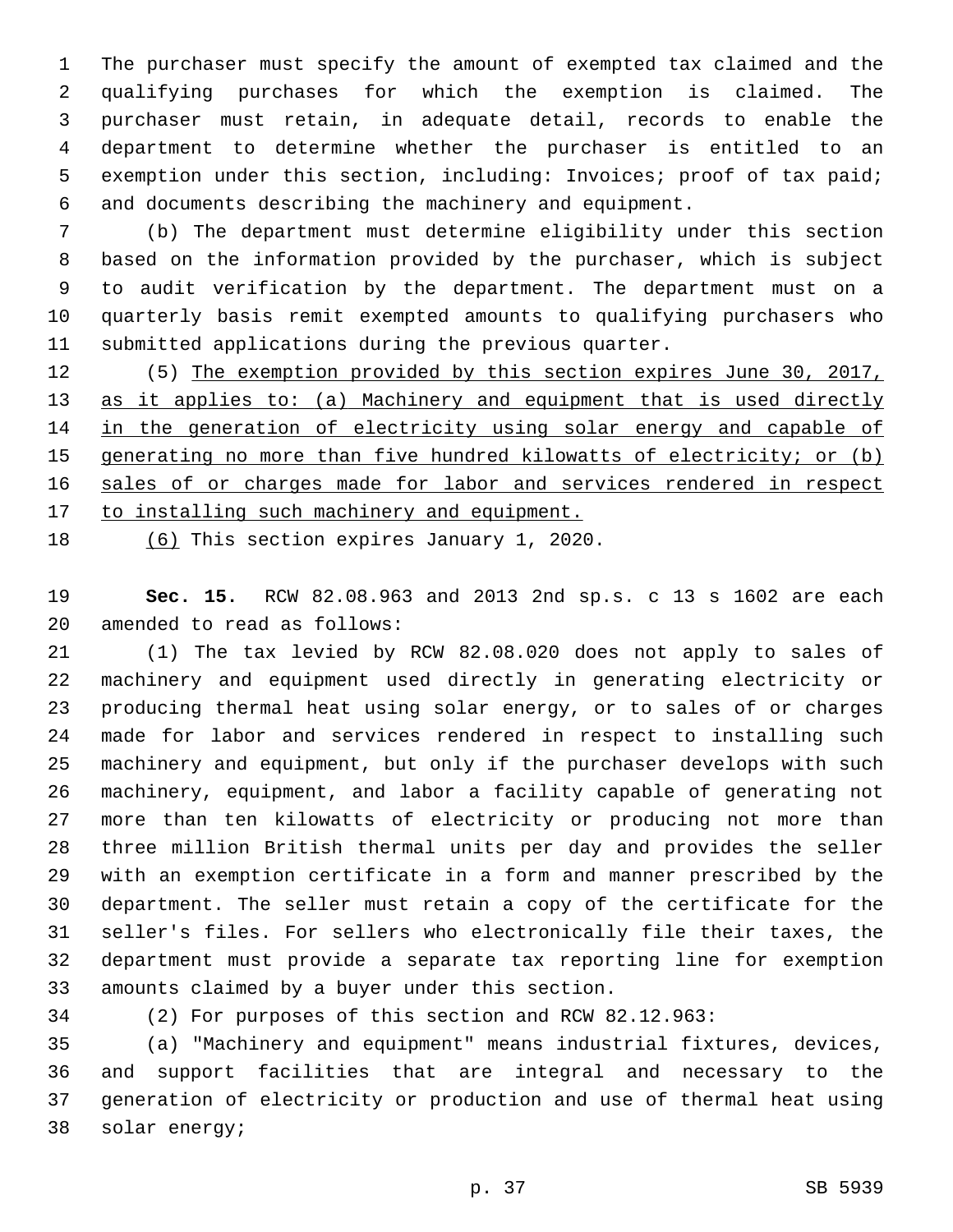(b) "Machinery and equipment" does not include: (i) Hand-powered tools; (ii) property with a useful life of less than one year; (iii) repair parts required to restore machinery and equipment to normal working order; (iv) replacement parts that do not increase productivity, improve efficiency, or extend the useful life of machinery and equipment; (v) buildings; or (vi) building fixtures that are not integral and necessary to the generation of electricity that are permanently affixed to and become a physical part of a 9 building;

 (c) Machinery and equipment is "used directly" in generating electricity with solar energy if it provides any part of the process that captures the energy of the sun, converts that energy to electricity, and stores, transforms, or transmits that electricity for entry into or operation in parallel with electric transmission 15 and distribution systems; and

 (d) Machinery and equipment is "used directly" in producing thermal heat with solar energy if it uses a solar collector or a solar hot water system that (i) meets the certification standards for solar collectors and solar hot water systems developed by the solar rating and certification corporation; or (ii) is determined by the Washington State University extension whether a solar collector or solar hot water system is an equivalent collector or system.

23 (3) The exemption provided by this section for the sales of machinery and equipment that is used directly in the generation of electricity using solar energy, or for sales of or charges made for labor or services rendered in respect to installing such machinery 27 and equipment, expires June 30, 2017.

 $(4)$  This section expires June 30, 2018.

 **Sec. 16.** RCW 82.12.962 and 2013 2nd sp.s. c 13 s 1505 are each 30 amended to read as follows:

 (1)(a) Except as provided in RCW 82.12.963, consumers who have paid the tax imposed by RCW 82.12.020 on machinery and equipment used directly in generating electricity using fuel cells, wind, sun, biomass energy, tidal or wave energy, geothermal resources, anaerobic digestion, technology that converts otherwise lost energy from exhaust, or landfill gas as the principal source of power, or to sales of or charges made for labor and services rendered in respect to installing such machinery and equipment, are eligible for an exemption as provided in this section, but only if the purchaser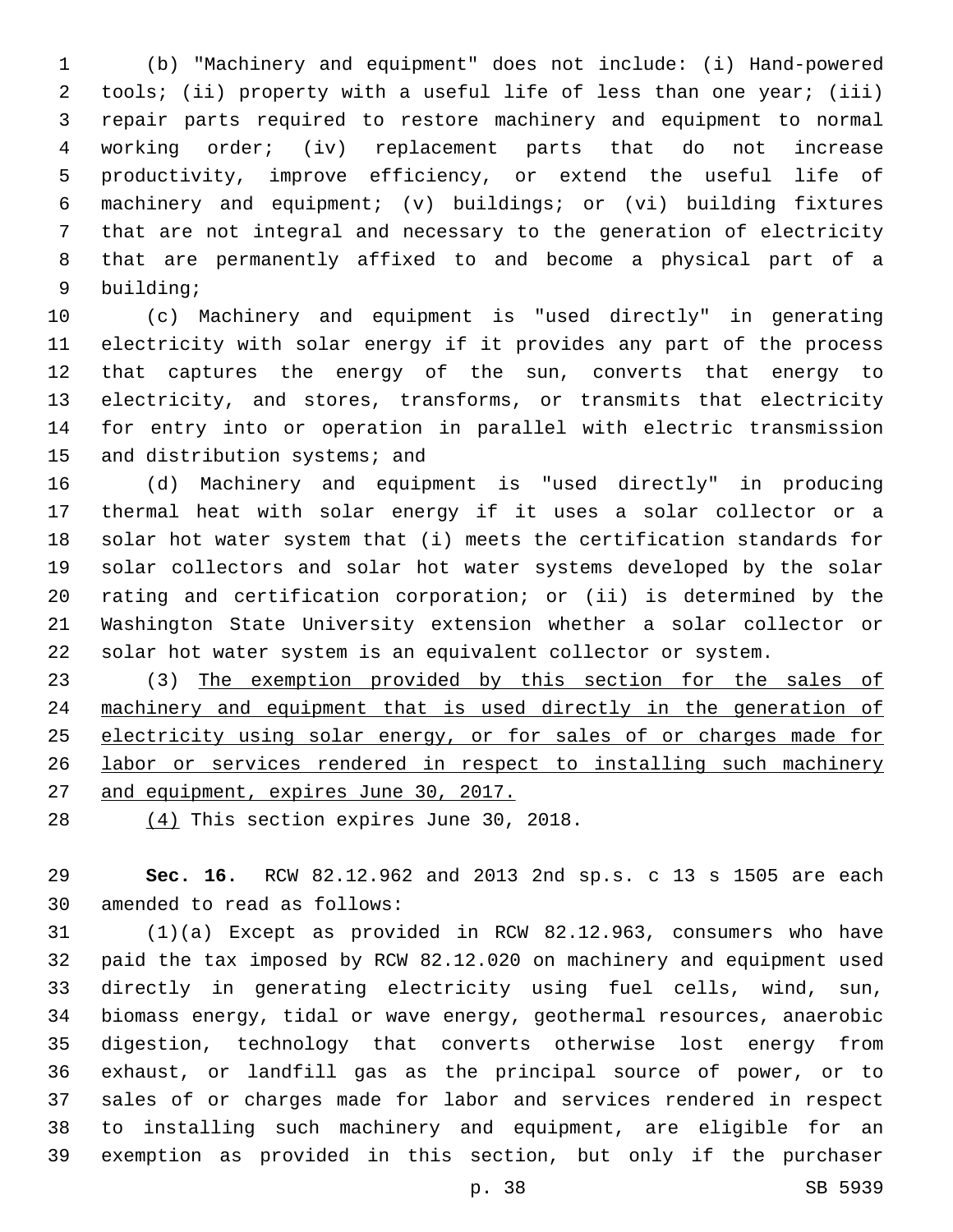develops with such machinery, equipment, and labor a facility capable of generating not less than one thousand watts of electricity.

 (b) Beginning on July 1, 2009, through June 30, 2011, the provisions of this chapter do not apply in respect to the use of machinery and equipment described in (a) of this subsection that are used directly in generating electricity or to sales of or charges made for labor and services rendered in respect to installing such 8 machinery and equipment.

 (c) Beginning on July 1, 2011, through January 1, 2020, the amount of the exemption under this subsection (1) is equal to seventy-five percent of the state and local sales tax paid. The consumer is eligible for an exemption under this subsection (1)(c) in 13 the form of a remittance.

 (2)(a) A person claiming an exemption in the form of a remittance under subsection (1)(c) of this section must pay the tax imposed by RCW 82.12.020 and all applicable local use taxes imposed under the authority of chapters 82.14 and 81.104 RCW. The consumer may then apply to the department for remittance in a form and manner prescribed by the department. A consumer may not apply for a remittance under this section more frequently than once per quarter. The consumer must specify the amount of exempted tax claimed and the qualifying purchases or acquisitions for which the exemption is claimed. The consumer must retain, in adequate detail, records to enable the department to determine whether the consumer is entitled to an exemption under this section, including: Invoices; proof of tax paid; and documents describing the machinery and equipment.

 (b) The department must determine eligibility under this section based on the information provided by the consumer, which is subject to audit verification by the department. The department must on a quarterly basis remit exempted amounts to qualifying consumers who submitted applications during the previous quarter.

 (3) Purchases exempt under RCW 82.08.962 are also exempt from the 33 tax imposed under RCW 82.12.020.

(4) The definitions in RCW 82.08.962 apply to this section.

 (5) The exemption provided in subsection (1) of this section does not apply:

 (a) To machinery and equipment used directly in the generation of electricity using solar energy and capable of generating no more than five hundred kilowatts of electricity, or to sales of or charges made for labor and services rendered in respect to installing such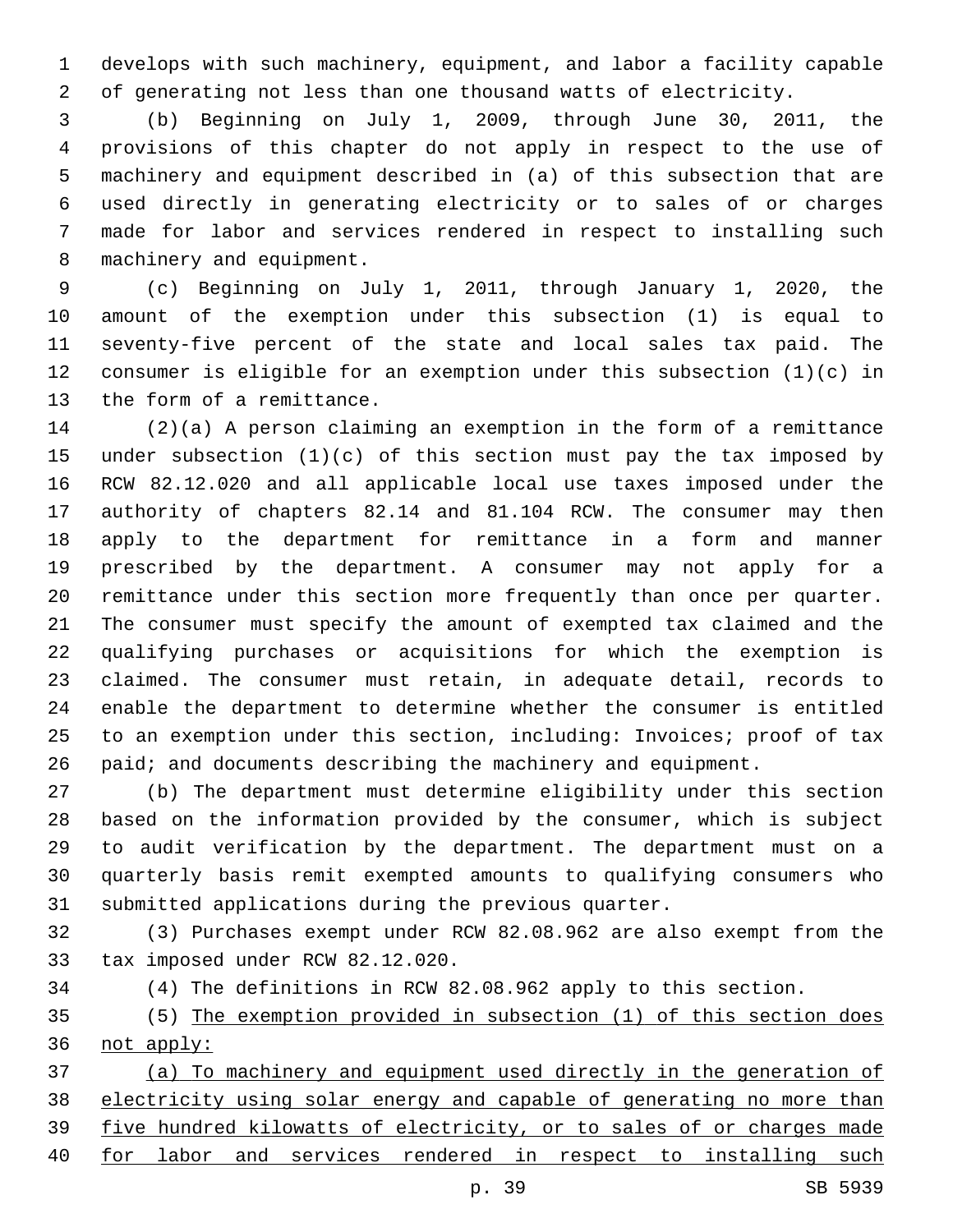machinery and equipment, when first use within this state of such 2 machinery and equipment, or labor and services, occurs after June 30, 3 2017; and

 (b) To any other machinery and equipment described in subsection (1)(a) of this section, or to sales of or charges made for labor and services rendered in respect to installing such machinery or equipment, when first use within this state of such machinery and

equipment, or labor and services, occurs after December 31, 2019.

9 (6) This section expires January 1, 2020.

 **Sec. 17.** RCW 82.12.963 and 2013 2nd sp.s. c 13 s 1603 are each 11 amended to read as follows:

 (1) The provisions of this chapter do not apply with respect to machinery and equipment used directly in generating not more than ten kilowatts of electricity or producing not more than three million British thermal units per day using solar energy, or to the use of labor and services rendered in respect to installing such machinery 17 and equipment.

(2) The definitions in RCW 82.08.963 apply to this section.

(3) The exemption provided by this section does not apply:

 (a) To the use of machinery and equipment used directly in the 21 generation of electricity using solar energy, or to the use of labor 22 and services rendered in respect to installing such machinery and 23 equipment, when first use within this state of such machinery and 24 equipment, or labor and services, occurs after June 30, 2017; and

 (b) To the use of any machinery or equipment used directly in producing thermal heat using solar energy, or to the use of labor and services rendered in respect to installing such machinery or equipment, when first use within this state of such machinery and equipment, or labor and services, occurs after June 30, 2018.

 $(4)$  This section expires June 30, 2018.

 NEW SECTION. **Sec. 18.** Section 12 of this act constitutes a new chapter in Title 70 RCW.

 NEW SECTION. **Sec. 19.** This act is necessary for the immediate preservation of the public peace, health, or safety, or support of